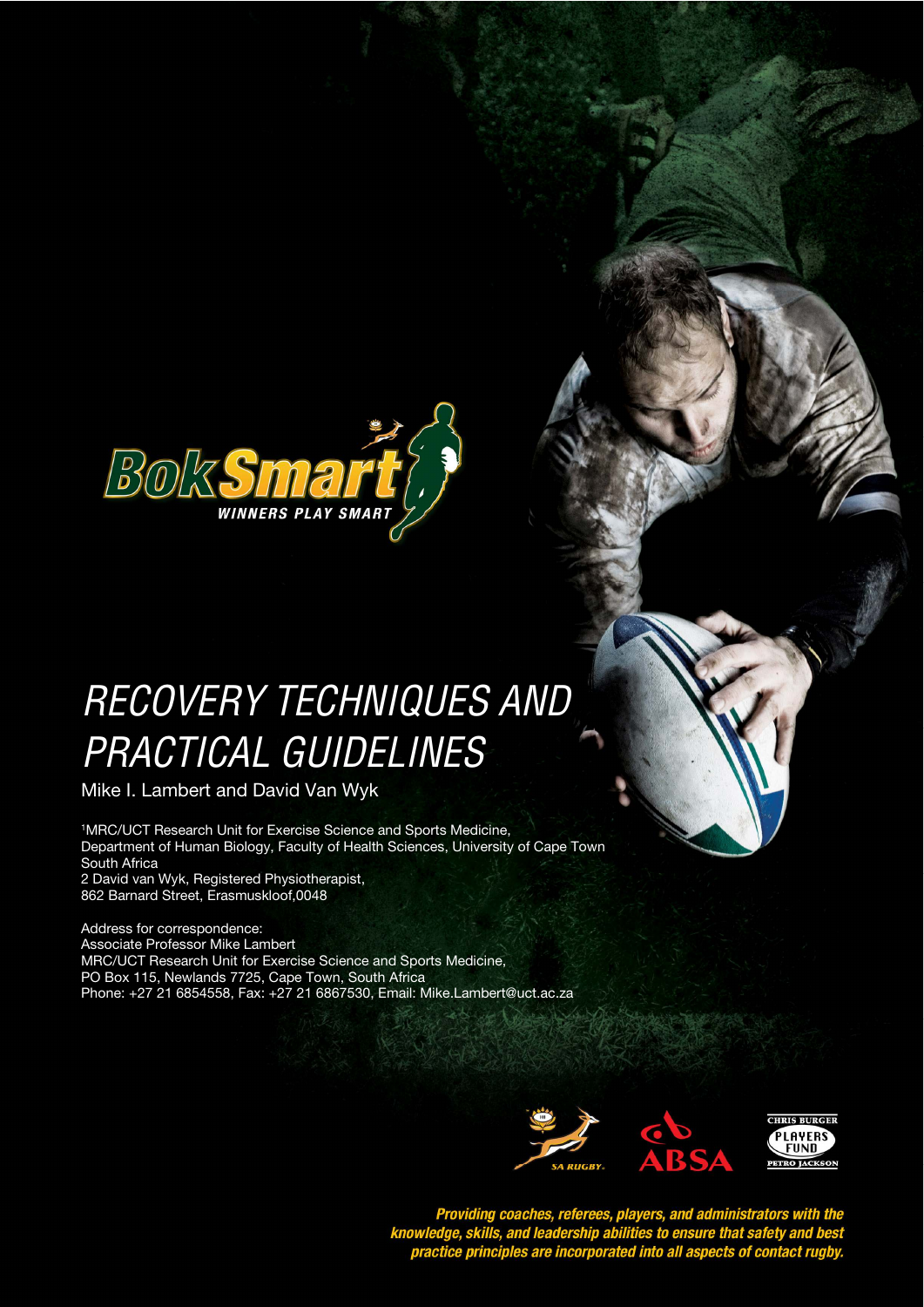#### **OUTLINE**

It is well understood that recovery forms an integral part of the whole training process. High volumes of training with insufficient recovery lead to symptoms of fatigue with an accompanying high risk of injury. Recovery after exercise can be passive or active. Passive recovery allows the body to recuperate without any the intervention. Active recovery, which can take many forms, attempts to accelerate the rate of recovery so that the player is better prepared for the next training session. A review of the literature on the popular strategies which are used to accelerate recovery in rugby (cryotherapy, massage, stretching, compression garments, active recovery, nutrition, sleep and non-steroidal anti-inflammatories) shows that there is not overwhelming evidence supporting any of these techniques. This can be attributed to the fact that many of the studies are laboratory-based and the protocols which are used to simulate training or competition may lack specificity. Another potential problem is that the markers which are used to define the state of recovery are indirect and also lack specificity. Despite the lack of scientific support, there is fairly strong anecdotal evidence to suggest that "something is better than nothing". Furthermore, practical experience shows that once a recovery strategy is designed, it should become ritualistic and habitual for the players within the team. They need to be educated about the importance of recovery and be expected to take some responsibility for their own recovery. With this as background, some practical examples of various strategies are provided.

#### **INTRODUCTION**

Training for high-performance sport involves a systematic application of a training load, followed by a period during which recovery and adaptation can occur. If there is any imbalance between training load and recovery, the athlete will either incur symptoms of overtraining or underperformance. It has been known for a number of years that each training session imposes a physiological stress, which causes a disturbance of the intracellular homoeostasis as well as transient physiological and metabolic changes  $(22)$ . The nature of these changes depends on the type, duration and intensity of exercise  $(3)$ . This is the primary signal for stimulating adaptation of the muscle and other organs in the body which are associated with improved performance.

For competitors at the elite level, there is a fine line between doing too little or too much training <sup>(45;48;56)</sup>. Insufficient training does not induce adequate adaptations and results in suboptimal performance. In contrast, too much training results in maladaptations, or the failure to adapt, causing symptoms of chronic fatigue and poor performance (11;24). Chronic fatigue can also be caused by inadequate recovery. In a review on the basic errors of training, neglecting recovery was regarded as one of the main causes of chronic fatigue.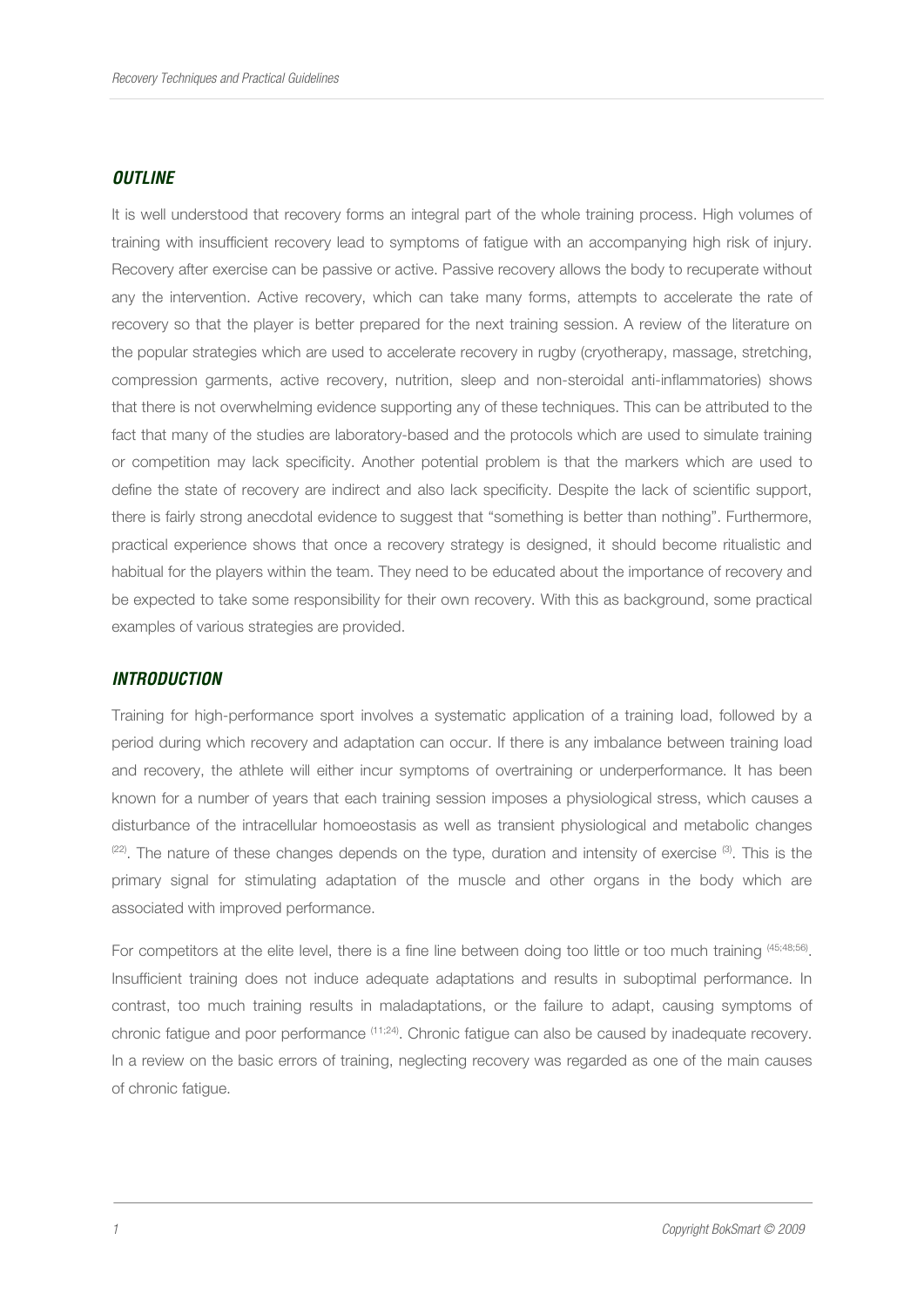The other factors listed in the review follow below (70):

- demands on the athletes are made too quickly
- after a break in training because of illness or injury, the training load is increased too quickly
- high volume of maximal and submaximal training
- overall volume of intense training is too high when the athlete is training for endurance events
- excessive time is devoted to technical or mental aspects, without adequate recovery
- excessive number of competitions this includes frequent disturbances of the daily routine and insufficient training time which accompanies competition
- bias of training methodology
- the athlete has a lack of trust in the coach because of inaccurate goal setting

Whilst recovery may be interpreted as a passive process, strategies have been developed which attempt to accelerate the rate of recovery. Data from studies on soccer players showed that optimising recovery after training and matches depend on a combination of factors that consider individual differences between players and lifestyle factors. The procedures to accelerate the recovery should start immediately after the end of the match or training session (64). Without these procedures, it is unlikely that a player will be able to maintain a high level of performance throughout the season. This will result in a loss of form and confidence, which will spiral out of control unless there is a positive intervention. Recovery should be viewed as an action orientated, multidimensional process involving a number of systems, all of which might have a different time course (40). Furthermore, recovery strategies can be discussed in the short term, (i.e. immediately after training and competition), and also in the long term (i.e. throughout the season). Ensuring long-term recovery requires an ongoing monitoring programme to prevent the levels of fatigue from becoming unacceptably high. The short-term strategies for accelerating recovery between training sessions or after a match will be discussed in this chapter, and the long-term strategies for monitoring recovery will be discussed in the section on overtraining, which appears elsewhere in this manual.

# **THE PHYSIOLOGY OF RECOVERY**

During exercise the metabolic rate increases. This is measured as increased oxygen consumption. Immediately after exercise the oxygen consumption declines. First there is a rapid decline, which lasts about five minutes, followed by a slower decline lasting for up to an hour. Circulating lactate, which may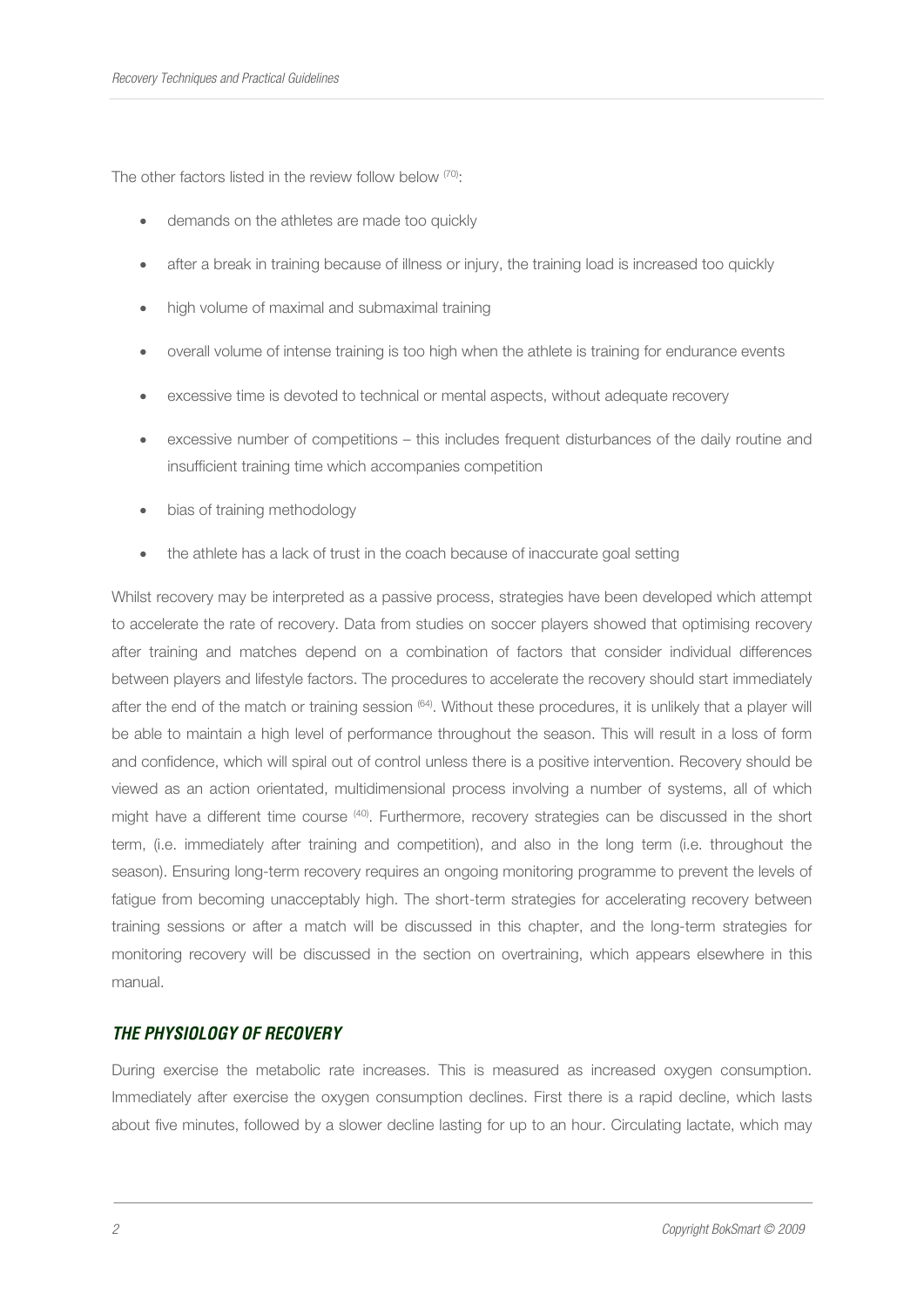increase up to 10-fold during a rugby match  $(25)$ , takes about 60 minutes to return to pre-exercise concentrations (10) .

During a rugby match, forwards lose between 1 and 4 kg and backline players lose about 0.8 kg of body mass (52). This is a transient change in body mass with a return to pre-match weight soon after the game, providing there is adequate fluid ingestion.

Muscle glycogen concentrations decrease with exercise. The concentrations continue to decrease even after exercise has ended, particularly when muscle damage occurs. Glycogen levels return to their prematch level within 24 hours providing there is no muscle damage. In the presence of muscle damage, glycogen restoration takes about 24 hours longer <sup>(88)</sup>. The only study that has been done on muscle glycogen depletion in rugby players showed that a rugby match did not cause significant depletion of muscle glycogen <sup>(39)</sup>. However, studies done on soccer players showed that glycogen stores were reduced to near depletion at the end of a soccer game <sup>(64)</sup>. An explanation for the differing results (soccer versus rugby) could be that the subjects were club rugby players whereas the soccer players completed at a higher level. It is reasonable to assume that had rugby players of a higher level been used that more glycogen depletion would have occurred, similar to the findings in soccer players.

Whilst the metabolic rate might decrease down to pre-match levels within an hour, the metabolism associated with muscle damage occurs for longer. There is convincing evidence, as shown by the increased levels of circulating creatine kinase activity, to show that rugby players incur muscle damage after a match, and also as a result of contact at practice  $(72,73)$ . The amount of muscle damage appears to be associated with tackling, as the circulating creatine kinase activity increases in proportion to the number of tackles either delivered, or received <sup>(73)</sup>. The symptoms associated with muscle damage usually develop and reach a peak within 24 to 48 hours after the bout of exercise and then slowly subside, disappearing within five to seven days <sup>(18)</sup>. Other clinical symptoms associated with muscle damage are inflammation and muscle shortening. After all the symptoms disappear (usually within five to seven days), the muscle continues to regenerate, with signs of regeneration still being present two weeks after the injury. After severe muscle injury, such as that which occurs after a marathon, signs of muscle regeneration are still evident for up to 12 weeks (83).

The goal of recovery is to restore cellular function to pre-exercise levels, without bypassing any of the biological steps that are important for complete regeneration. By excluding or blocking these biological factors, there is a risk of compromising regeneration and the restoration of the cellular function.

Recovery after exercise does not only involve muscle tissue. Following high-intensity exercise, there are aspects of elevated metabolism that have to recover. For many years a conventional understanding was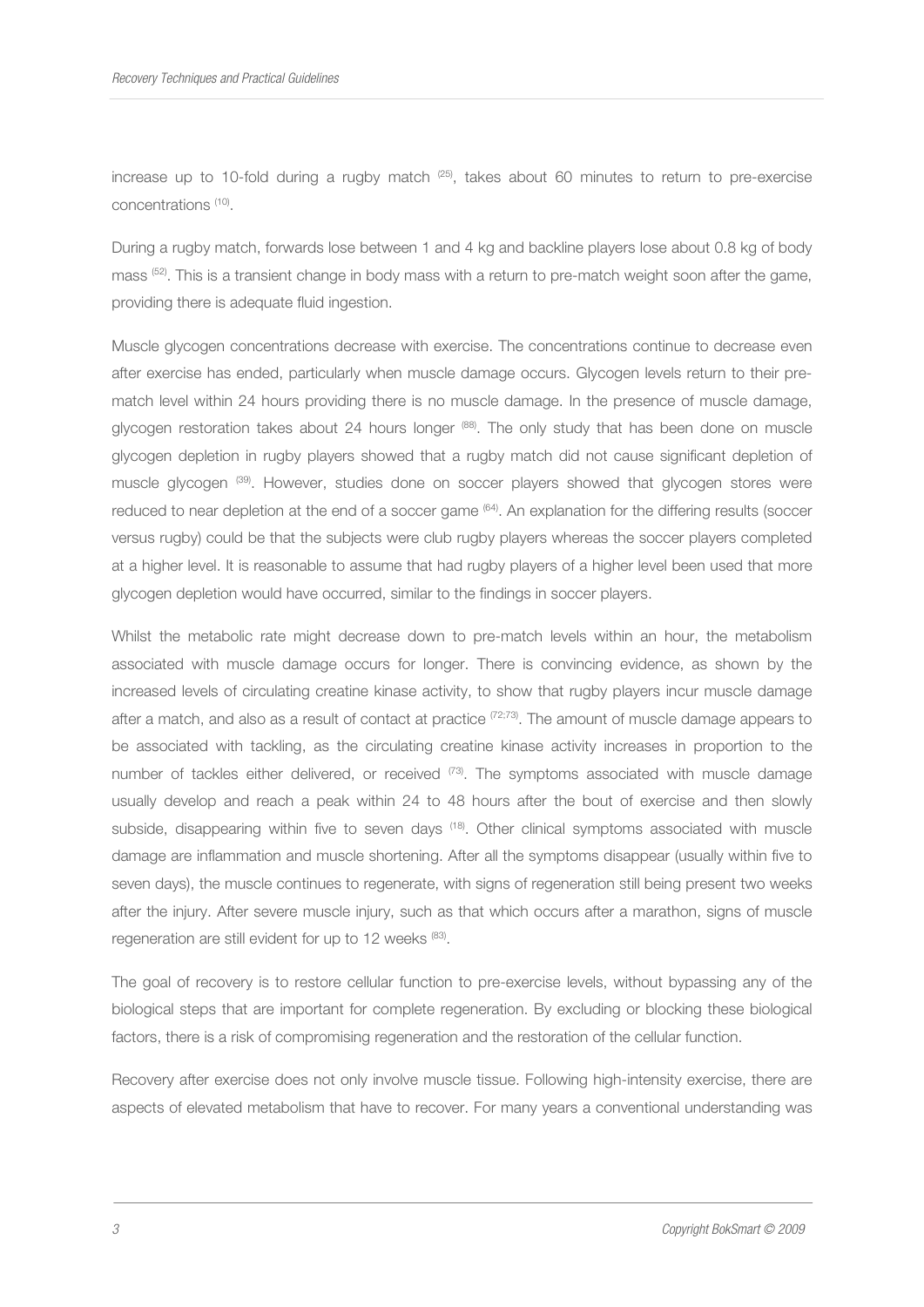that increases in muscle and blood lactate and the associated hydrogen ions was the cause of fatigue after high-intensity exercise (15). This understanding arose from experiments which examined the decline of force during fatiguing exercise and blood lactate concentrations. The erroneous conclusions arising from these studies were that there was a cause-and-effect type relationship between the lactate and fatigue. This led to misplaced speculation that a reduction in circulating lactate would delay fatigue, and extending this argument, that clearing blood lactate after exercise would improve recovery. Therefore the studies which have used blood lactate as a marker of whether recovery has occurred or not, should be interpreted with caution.

A more contemporary understanding of fatigue arising from high-intensity exercise is that impaired muscle function is a consequence of down-regulation by the central nervous system, rather than as a result of fatigue caused by metabolites in the muscle. In particular, after exercise that has repetitive stretch shortening cycle actions, the pre-activation of the muscle decreases, resulting in impaired control of the stiffness of the muscle. This results in a reduced force output, which is proportional to the degree of exercise-induced muscle damage <sup>(29,38)</sup>.

Recovery after exercise is dependent on the physical demands of the bout of exercise. It is unrealistic to expect all players to be affected similarly by a match. There are distinct differences in the physiological demands of playing rugby according to the playing positions (25). Forwards spend more time competing for the ball and are involved in physical contact, whereas the backs spend more time running. A study on Vodacom Cup players show that there were 382 (range 306 – 535) impact contacts per match, with the forwards being involved in 68% of these (257 per match (range 199 – 389), while the backline players were involved in 125 (range 93 - 148) impact contacts per match (80). The evidence suggesting that rugby forwards have more physical demands placed on them compared to the backline players is supported by a study which showed that forwards had a marker of muscle damage (interstitial creatine kinase concentration) which was nearly threefold higher compared to the backline players (69). Studies have also shown, based on heart rate that the backs do less work during a match than the forwards. About 95% of the bouts of activity during a rugby match last less than 30 seconds. The rest periods in between these bouts are generally greater than the preceding bout of exercise <sup>(25)</sup>.

Muscle pain is a poor marker of the state of recovery after exercise that causes muscle damage  $^{(60)}$ . Other indirect markers of muscle damage such as circulating creatine kinase and inflammation are also not necessarily related to the amount of muscle damage. Some studies, which have examined the efficacy of modalities to accelerate recovery, have used pain and indirect markers of muscle damage as their main outcome measures. These studies may have come to the wrong conclusions because of the poor relationships between the "state of the muscle" and markers of muscle damage. This has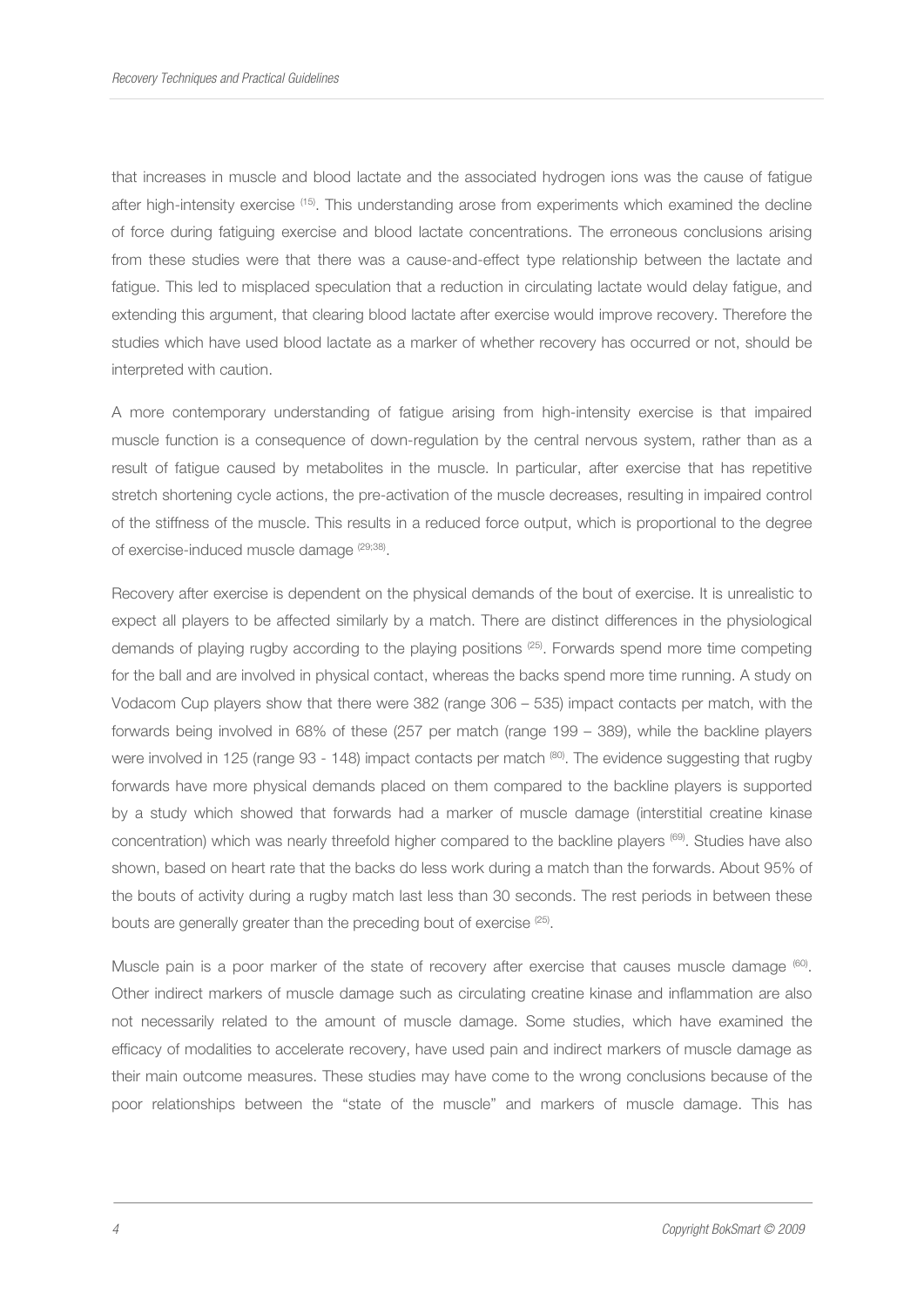unfortunately confounded the evidence-based approach to managing recovery, which will be discussed in more detail later.

In summary, it may be concluded that rugby players have varying degrees of muscle damage after training and matches, ranging from very marginal (backline players) to the more serious damage (loose forwards). There will be accompanying symptoms, such as inflammation and impaired muscle function, with the more serious muscle damage. In most cases, players will have lost intracellular fluid and muscle glycogen after a match. Recovery can be defined in many different ways, but from the perspective of a rugby player, recovery should be defined as the point at which the player is able to train without constraints of sore muscles or an increased risk of injury. This physiological definition does not exclude the fact that there are cognitive processes which also need to recover following a stressful match or period of traveling across time zones, which interferes in sleep patterns. Optimal recovery requires a multidimensional approach that addresses all aspects of the rugby player's lifestyle, such as sleep, nutrition, overall stress exposure and physiological recovery <sup>(41)</sup>. The next section will examine the experimental evidence supporting or refuting the efficacy of the often-used recovery strategies in rugby. This will be followed by guidelines, which have been established using evidence-based principles (where available) and anecdotal experience.

# **TYPES OF RECOVERY TECHNIQUES**

Recovery needs to be a proactive process and is an integral part of the entire training programme (40). Whilst there are several laboratory studies which have attempted to provide evidence for the efficacy of these interventions, many of these studies are limited because they either use untrained subjects, they use non-specific modalities to induce fatigue/muscle damage, or they define their outcome measures of recovery rather poorly. Taking all these factors into account, there are only a few studies which can be used to make evidence-based decisions about techniques for accelerating recovery. The next section will include a discussion on cryotherapy (including cold-water immersion and contrast-temperature therapy), massage, stretching, compression, active recovery, nutrition, sleep, and non steroidal anti-inflammatory drugs, as these are the recovery modalities which are commonly used in rugby.

# **Cryotherapy**

Cryotherapy is a term which describes a range of therapeutic treatments aimed at lowering tissue temperature by the withdrawal of heat from the body <sup>(17)</sup>. Treatment can be applied either in the form of ice packs, ice massage, ethyl chloride, cold air, or cold water immersion  $(51)$ . These treatments have a long history in medicine, with their use ranging from the removal of warts, to more conventional applications aimed to reduce swelling after tissue trauma, and the treatment of pain. More recently,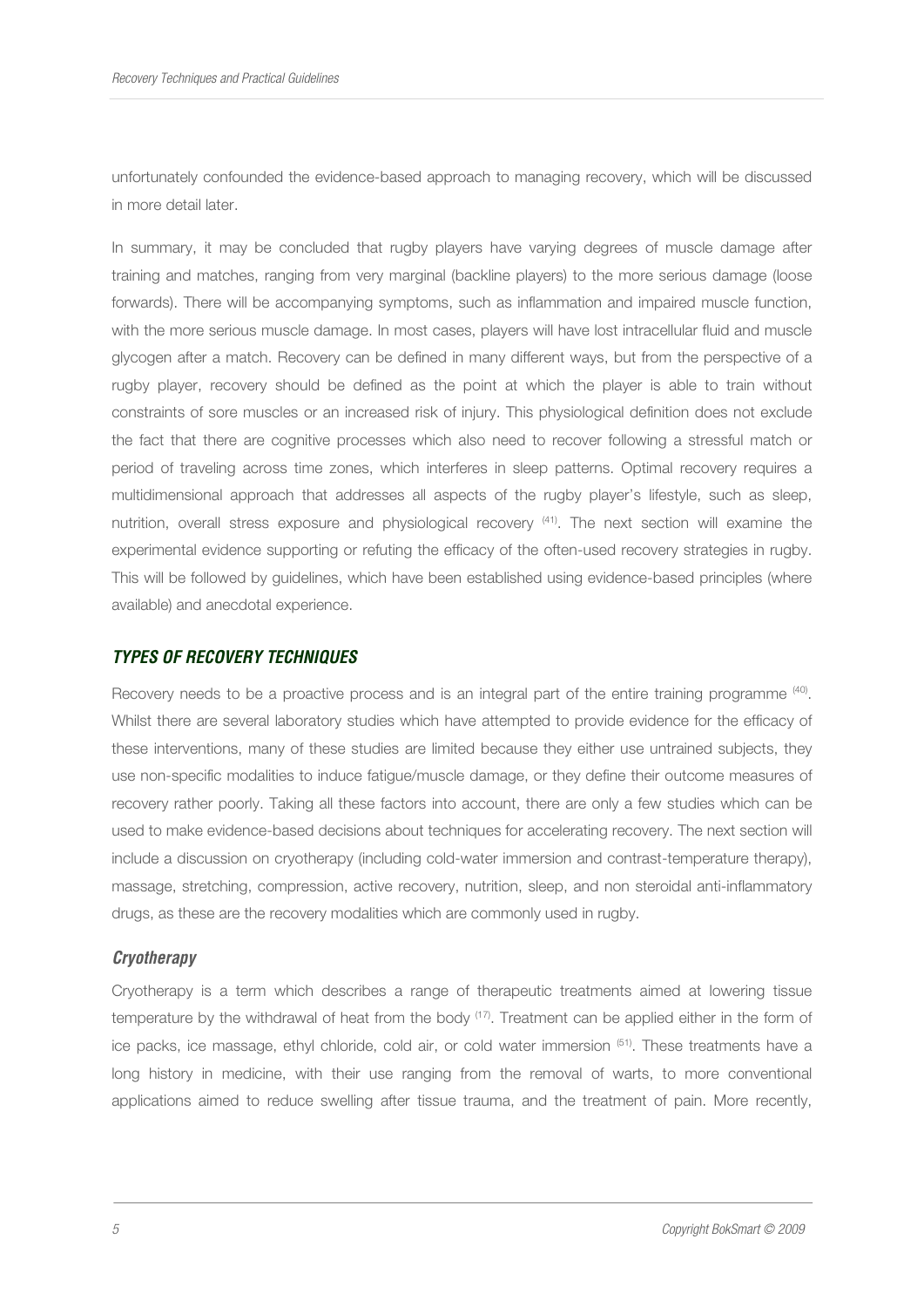cryotherapy has been used as an ergogenic aid, as whole-body immersion in cold water before exercise in the heat has been associated with an improvement in performance  $(9,49)$ .

Various forms of cryotherapy are used as an intervention for post-exercise recovery, particularly after exercise which raises body temperature, and causes inflammation of muscles (71). The basis for using cryotherapy is on the assumption that it is effective in decreasing metabolic rate, inflammation, blood flow, and skin, muscle and intra-articular temperatures (53). Cryotherapy increases pain threshold and pain tolerance possibly as a consequence of a significant decrease in nerve conduction velocity (1). However, prolonged exposure to cold may have negative effects, from a recovery perspective, because blood flow increases in the muscles when the muscle temperature reaches about 10° C. Furthermore, the permeability of the lymph vessels increases at prolonged low temperatures, resulting in increased subcutaneous swelling (51).

The wide range of cryotherapy modalities, differences in application, and duration of treatment all contribute to varied results in the treatment lowering skin temperature. Chesterton (2002) has summarised a range of studies which showed that the mean skin temperature reduction ranged from 7°C (15 seconds application of ice massage) to 26.6° C (10 minutes of ice massage) (17). Therefore to achieve the required clinical response, it is important that the modalities are clearly understood. For example, localised analgesia requires a skin temperature of below 13.6° C (17).

The amount of subcutaneous fat in the area being cooled influences the rate of intramuscular cooling with which cryotherapy has an effect. For example, a study was done on subjects who were assigned to groups dependent on their calf skinfold thicknesses (less than 8 mm, 10 to 18 mm, and greater than 20 mm) (59). Intramuscular temperature was monitored every 10 seconds over a 20-minute treatment at 1 cm and 3 cm below the subcutaneous fat in the left medial calf during and immediately after a 1.8 kg crushed-ice pack treatment and again 30 minutes after the treatment. The amount of adipose over the therapy site had a significant effect on the decrease in intramuscular temperature that occurs during and after cryotherapy. This study has practical applications for treating rugby players with cryotherapy, as the amount of subcutaneous fat will vary between players<sup>(26)</sup>.

Whether cryotherapy improves recovery remains open to debate. Relevant studies on cold-water immersion and contrast temperature therapy will be discussed below.

## **Cold-water immersion**

A study reviewed the effectiveness of cold-water immersion and active recovery in 10 well trained cyclists following high-intensity exercise conducted in hot conditions  $(34^{\circ}C)^{79}$ . The therapies consisted of intermittent cold-water immersion for 15 minutes at either 10°C, 15°C, 20°C; or a 15-minute continuous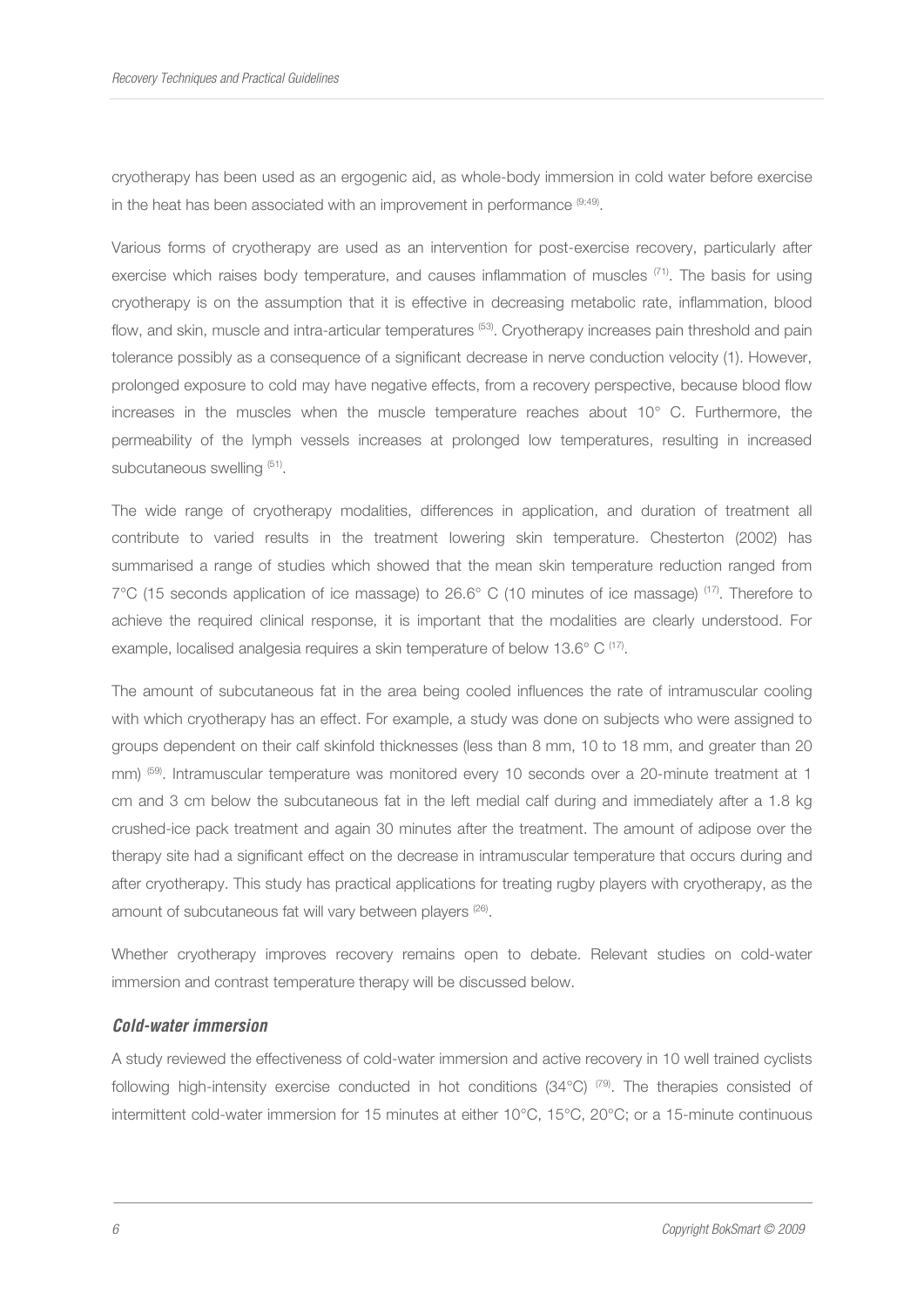immersion at 20°, or active recovery. Recovery was assessed as a function of the total work performed after the treatment. The cold-water immersion protocols all reduced the thermal heat strain of the subjects after the high-intensity exercise, compared to the active recovery protocol. There were no differences in total work performed between any of the cold-water immersion protocols. However, the subjects were able to maintain their repeat performance in the heat following all of these interventions in contrast to treatment with active recovery. The authors concluded that cold-water immersion may be a useful strategy in sports where there are going to be two training sessions a day performed in hot conditions. This study was not designed to investigate the effect on inflammation and muscle damage. This question was examined in another study where healthy active subjects were exposed to exercise which caused severe muscle soreness and dysfunction and elevated serum markers of muscle damage (myoglobin and creatine kinase activity). Subjects were then assigned to treatment which consisted of 10 minutes of cold-water immersion (10 $^{\circ}$ C) <sup>(5)</sup>. Subjects had reduced muscle pain at 1, 24 and 48 hours after the exercise. The treatment had no effect on creatine kinase activity; however myoglobin was reduced one hour after the exercise. These results suggest that cold-water immersion therapy reduces some of the symptoms of exercise-induced muscle damage. The authors postulated that the effect was manifested either through a decreasing intramuscular temperature with a reduced inflammatory response, or an alternative explanation for the findings is that immersion caused haemodynamic changes as a result of increased hydrostatic pressure.

In another study, subjects stood in either cold water (8°C) or hot water (44°C) up to their gluteal folds for 10 minutes <sup>(12)</sup>. All subjects (n = 45) exercised only the right lower limb using a modified proprioceptive neuromuscular facilitation flexibility protocol, consisting of 1 set of 4 repetitions. This procedure was followed for 5 consecutive days. The maximum active hip flexion was measured on the first and fifth days. Both groups had significant improvements in hamstring length (pretest to posttest); however, there were no significant differences between groups. The authors concluded that there was no advantage in using either hot or cold immersion to increase hamstring length in healthy subjects <sup>(12)</sup>.

Regular exposure to cold therapy during training may compromise the adaptation of the muscle. This was shown in a study which examined the effects of regular cold application to exercised muscles after training (85). Training occurred either by a cycle ergometer or a handgrip dynamometer and cold therapy consisted of cold-water immersion (5°C for 20 minutes, short rest and then repeated). After six weeks, significant training effects were more frequent in the control than in the cold group, including increases in artery diameters in the control but not in the cold group. The authors concluded that training-induced molecular and humoral adjustments during the bout of exercise, including muscle hyperthermia, are physiological signals which are important for inducing training effects (myofiber regeneration, muscle hypertrophy and improved blood supply). These data suggest that cooling generally reduces the signals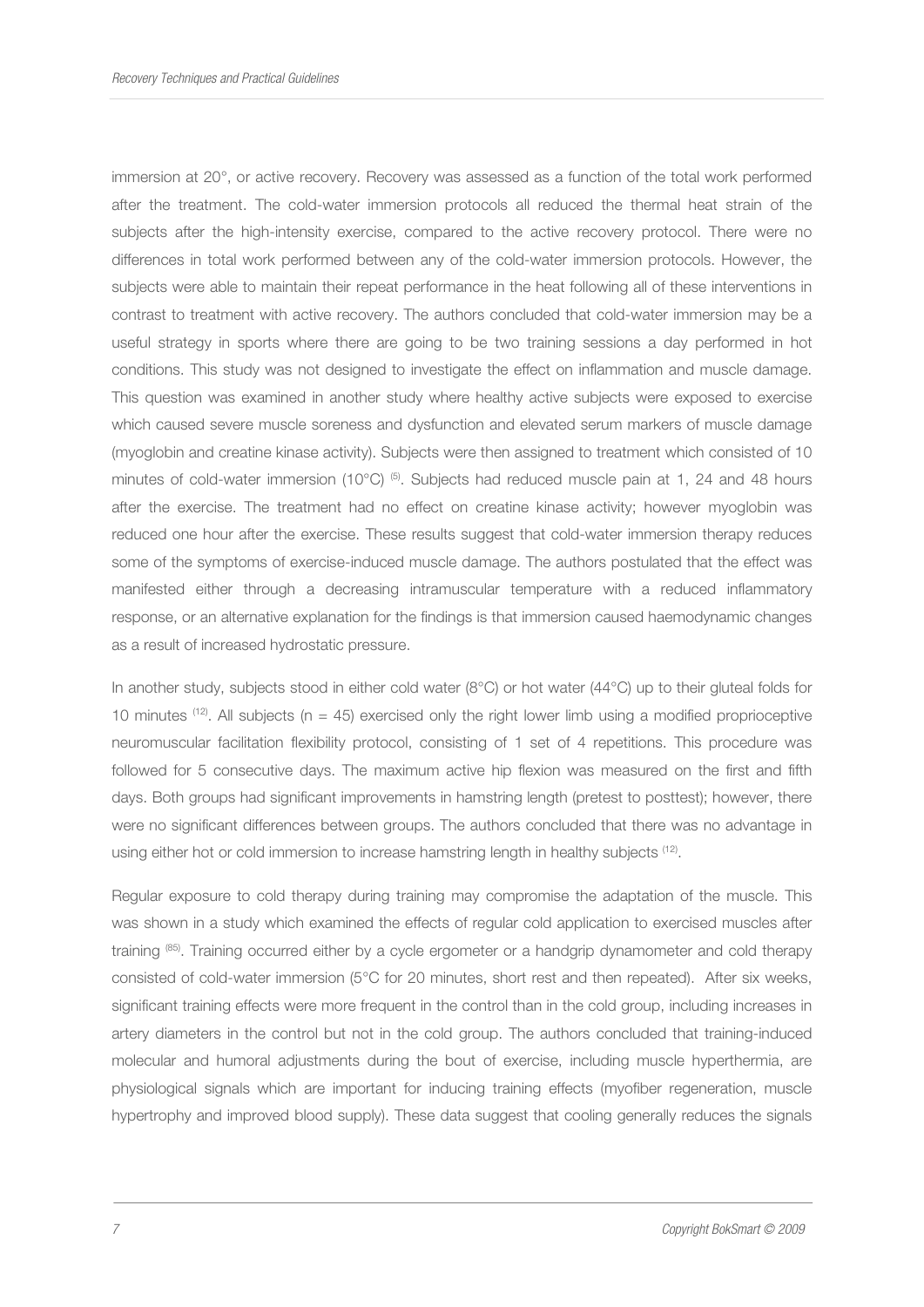associated with increased muscle temperature, and which may have a negative effect on training adaptations. This however should not be confused with the potential benefit effect of cold therapy in the treatment of tissue trauma, i.e. as part of the RICE treatment (85). The so-called "negative" effects of cryotherapy were also shown in a study which examined cold-water immersion in 40 untrained subjects who performed eccentric loading on one leg to induce muscle soreness <sup>(68)</sup>. Immediately after exercise, subjects were randomly assigned to either a cold-water immersion group (5°C) or tepid water (24°C) for three minutes. Response to these interventions was measured at 24, 48 and 72 hours after the exercise. They were no differences between treatments with regards to swelling, muscle function or circulating creatine kinase activity. However, at 24 hours the cold-water immersion group had more pain when doing a specific movement compared to the control group. This was a paradoxical finding which argued against the use of cold-water therapy as a recovery strategy. As mentioned earlier, a distinction should be drawn between the responses of untrained subjects versus trained subjects. As this study used untrained subjects, it would be interesting to see whether similar findings were obtained with this protocol in a group of more highly trained subjects.

Several studies have used protocols consisting of predominantly eccentric actions to induce muscle damage to determine the efficacy of cryotherapy treatment. For example, Eston and Peters (1999) used an immersion protocol (15° C for 15 minutes after exercise and thereafter same treatment every 12 hours for seven sessions) following eccentric exercise that caused muscle damage. Although they showed that muscle stiffness was reduced, there were no other signs of enhanced muscle repair  $(27)$ . Another laboratory study, which also used eccentric exercise as a way of inducing muscle damage, also showed that cold-water immersion (20 minute immersions in a 5.5° water bath, interspersed by 60 minute rest periods, was ineffective in reducing symptoms of muscle soreness <sup>(63)</sup>.

In another study with a similar design, a group of subjects completed 100 drop jumps to induce muscle soreness, followed by 12 minutes of cold water immersion (15°C). This treatment was repeated every 24 hours thereafter for three days. Although there were measurable symptoms of muscle damage after the drop jumps, the subjects who had the cold water therapy did not have any advantage over the control subjects<sup>(30)</sup>.

The data from these laboratory studies  $(27;30;63)$  should however be interpreted with caution because they used eccentric actions to induce muscle damage, and therefore the association with tissue trauma arising from this intervention compared to the physiological trauma of a rugby match may be limited. For meaningful comparisons between studies, a number of factors need to be controlled, such as the intervention causing the fatigue and muscle damage, the type of cold-water immersion protocol, the duration of exposure, the body area immersed, and the temperature of the water. Given these limitations,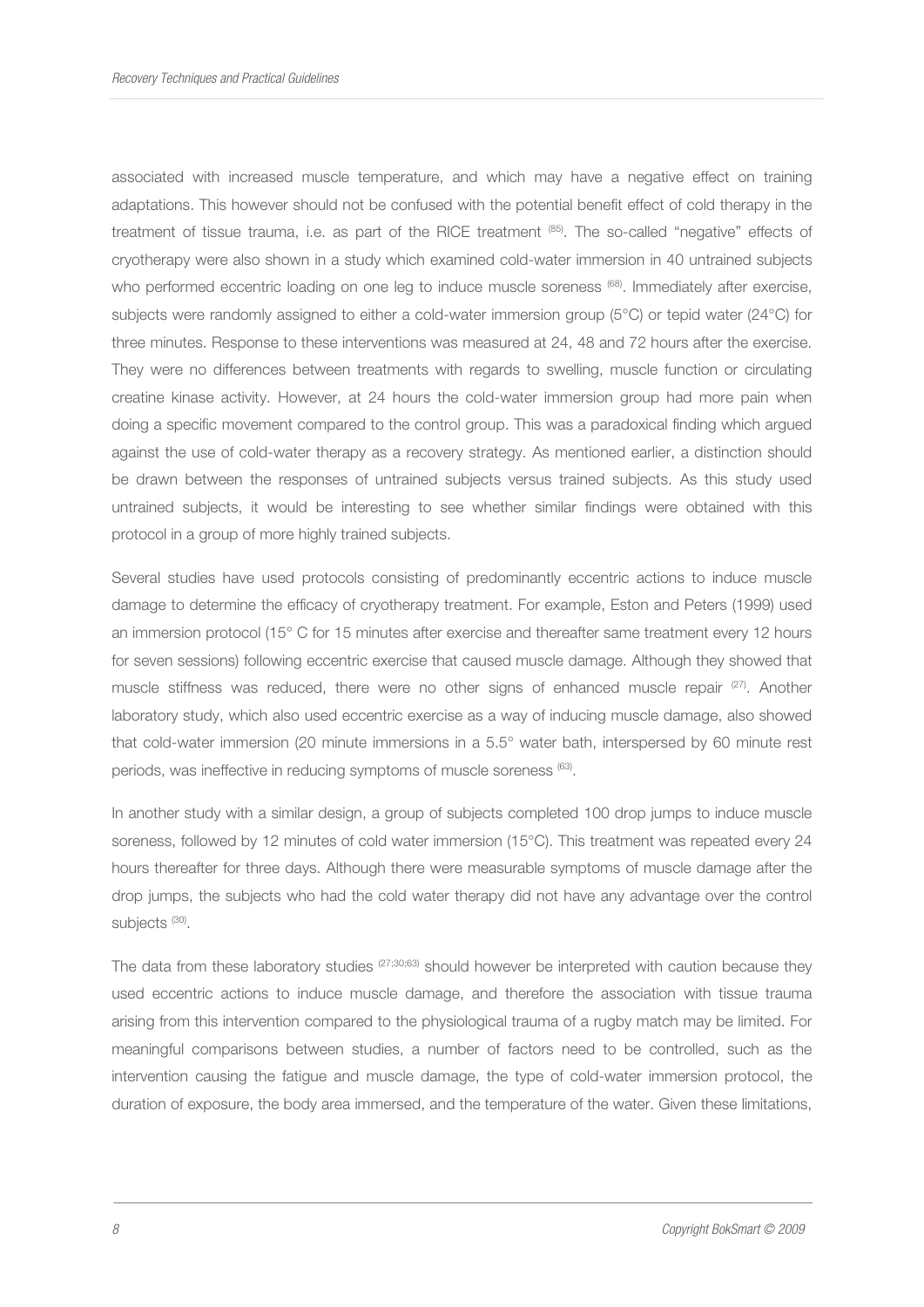the available data are rather sparse, making it difficult to formulate an evidence-based decision about the efficacy of cold-water immersion after rugby. However, physiological evidence aside, there does seem to be anecdotal evidence for using cold-water immersion after a match or hard training session. Perhaps the ritual of undergoing the cold-water therapy focuses attention on recovery, and the increased attention indirectly enhances the recovery process? Further research is needed to answer this question.

## **Contrast temperature therapy**

Contrast temperature therapy consists of alternative cold and hot treatment through contrast temperature baths or warm and cold packs (19). A reduction in oedema and bruising, vasodilation and vasoconstriction of blood vessels, blood flow changes, and influences on the inflammatory responses have been attributed to this modality <sup>(37)</sup>. The mechanism of action is however unclear as studies have shown that contrast therapy had little effect on deep muscle temperature (37;58). Therefore the theory that the effects of contrast therapy can be attributed to fluctuations in tissue temperature is not founded on experimental evidence.

The data supporting the efficacy of this therapy is equivocal. For example, 20 rugby players performed a repeated sprint test and then were either allocated to a contrast temperature water therapy or active recovery  $(33)$ . The therapy consisted of three 1-minute immersions in cold water  $(8 - 10^{\circ}C)$  up to hip height, alternated with three 1-minute hot water (38°C) showers. The active recovery consisted of six minutes of slow jogging. The contrast temperature group had a decrease in blood lactate concentration three minutes after the procedure and also had lower heart rates after the procedure and later when the subjects did a further set of exercise. There were no meaningful differences in sprinting performance one hour after either recovery treatment. Another study has also shown a reduction in plasma lactate after intense exercise, following contrast water immersion (57). In this study, the lower bodies of the subjects were immersed in hot- (36°C) and cold- (12° C) water baths, after a bout of high-intensity exercise. On average, the exposure time was four minutes hot, one minute cold (5 repetitions). Although the subjects exposed to the contrast water immersion had a marginal decrease in lactate concentration, it is questionable whether this small difference had any practical significance.

Although recommendations have been made about the ratio of warm to cold exposure and duration of treatment, there is a lack of scientific evidence to support the efficacy of any of these combinations <sup>(19)</sup>. At best it can be said that any protocol involving contrast temperature therapy is based on anecdotal experience.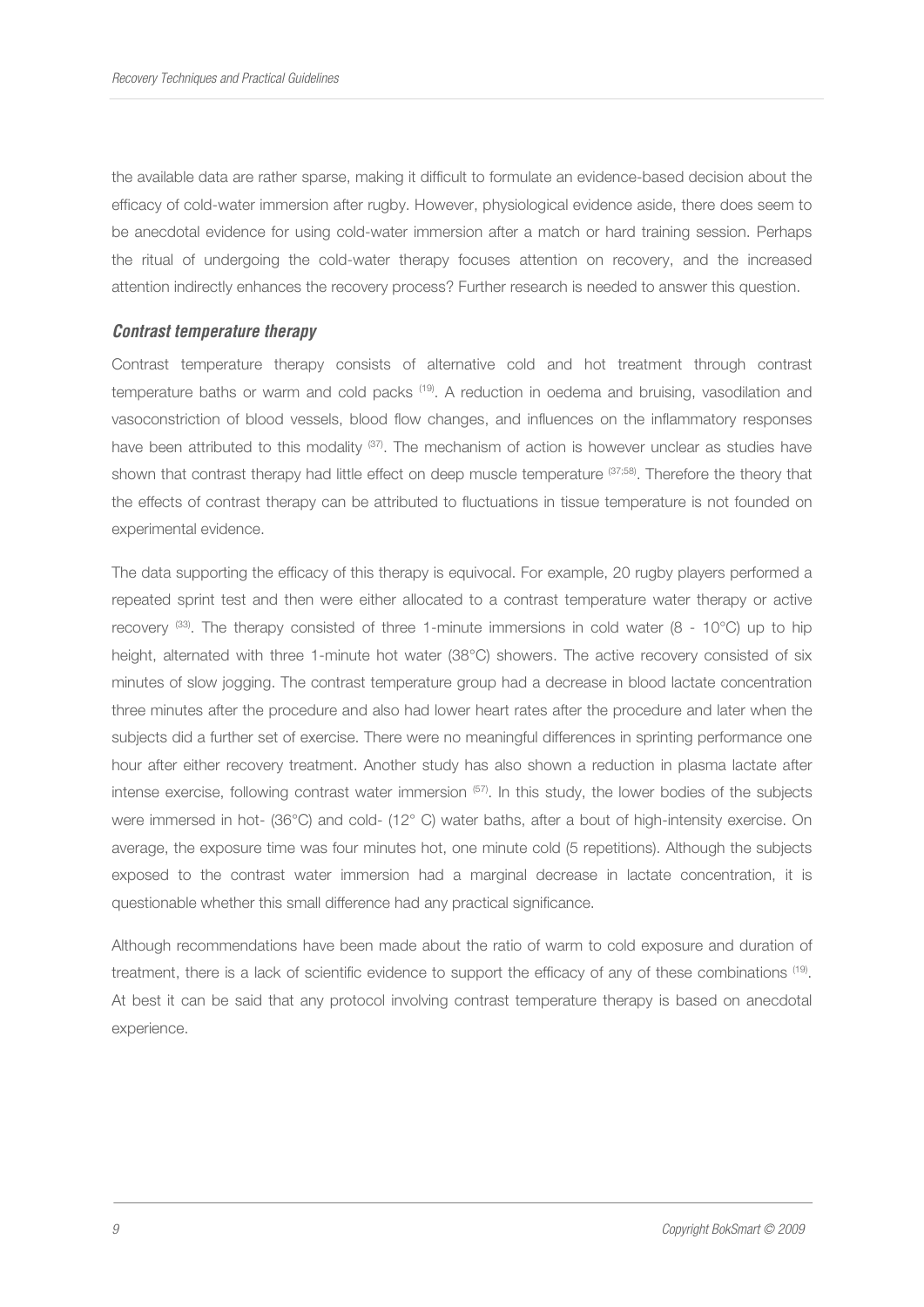#### **Massage**

Massage is widely used by athletes to prepare for exercise and accelerate recovery from training and competition (84). Data collected from 12 major national and international athletic events between 1987 and 1998 showed that physiotherapists spend between 24% and 52% of their time using massage. The premise upon which massage treatment exerts its effects are thought to be through decreasing oedema and reducing pain, enhancing blood lactate removal, and promoting healing by increasing muscle blood flow. These proposed mechanisms are not always supported by the scientific evidence <sup>(36;62;78</sup>), suggesting that the effects may be psychological. Some studies have found that massage does not reduce symptoms of muscle pain (34). Other studies have found to the contrary. For example, ten healthy subjects performed eccentric exercise of the elbow flexors designed to induce muscle soreness (86). The arm which underwent exercise received 10 minutes of massage therapy three hours after the exercise. Massage was effective in reducing inflammation and the symptoms of pain by 30% but it had no effect on muscle function. These results show once again that pain and muscle function are disassociated and that muscle pain should be used with caution as a clinical marker of how a muscle has recovered.

It is understandable why the results of the studies that have used massage to alleviate symptoms of muscle damage are quite varied. This can be explained because there are many different types of massage therapy, while therapy duration and frequency can also influence the results. Furthermore, it is quite difficult to do a completely blinded study using massage as an intervention therapy, making the results difficult to interpret.

A review of all the published studies on massage showed that most studies contain methodological limitations, including inadequate training of the massage therapists, insufficient duration of treatment, too few subjects in the experiment, or over- or under-working of muscles that limits the practical conclusions which can be derived <sup>(54)</sup>. However, it may be concluded from all these studies that generally muscle soreness arising from DOMS is reduced with massage. Whether impaired muscle function also recovers after massage remains less clear. Furthermore, whether recovery is enhanced after massage is also unresolved. In conclusion, there are sufficient positive results from the peer-reviewed literature to support the application of massage as part of the recovery process; however there is need for further research to fully understand the mechanism of action.

#### **Stretching**

The main goal of stretching is to increase the range of motion around joints. The data showing that this indeed occurs is convincing <sup>(76)</sup>. Stretching is commonly advocated as a technique for reducing the risk of injury  $(35)$  although the research does not necessarily support this  $(4,76)$ . The evidence supporting stretching as part of a recovery protocol is less convincing. A mechanism by which stretching may enhance the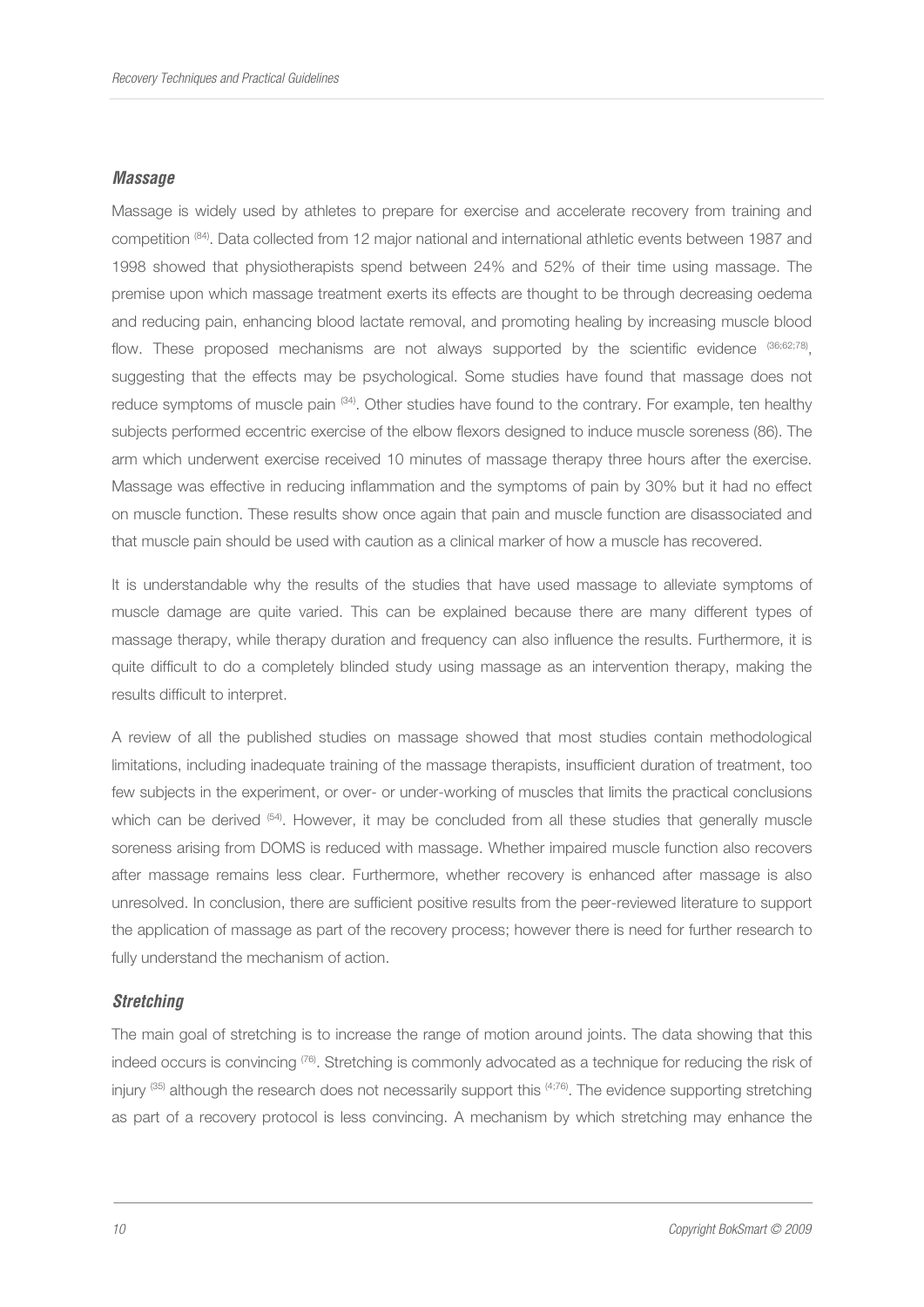recovery process has yet to be identified. Furthermore, there do not appear to be any studies that have investigated the effect of stretching between exercise sessions/matches on performance during postrecovery exercise/competition  $^{(6)}$ . Stretching exercises have been shown to be ineffective in reducing the symptoms of muscle damage (18;20;32;54). A comprehensive review of studies which had used stretching after exercise (total stretching time ranging from 300 to 600 seconds) with the goal of reducing muscle soreness, showed that 72 hours after exercise, pain had only reduced by 2%, which was not regarded as meaningful (4).

#### **Compression**

Compression is a therapeutic technique whereby external compression is applied following exercise or an injury. The theory behind this modality suggests that the external pressure reduces oedema by creating an external pressure gradient, thereby reducing the efflux of fluid from capillaries. Furthermore, the space available for fluid leakage is reduced, minimising haemorrhage and haematoma formation. Certain types of compression treatments involve a dynamic immobilisation that reduces movement during the recovery process. Although the evidence for the efficacy of this treatment was largely anecdotal, recent studies suggest that compression can be effective in minimising swelling, improving the alignment and mobility of soft issue, and improving proprioception in an injured joint <sup>(43;44)</sup>. The only study on compression garments and recovery from rugby showed that the players who wore lower-body compression garments for 12 hours after the match showed similar signs of recovery (defined by clearance of creatine kinase from transdermal exudate) to players treated with active recovery and contrast temperature water immersion. All these treatments were better than no treatment at all  $^{(28)}$ .

Unlike cold therapy, which should be applied intermittently, compression treatment should be applied constantly for at least 72 hours (44). Furthermore, it is important that the pressure of the compression garment does not exceed diastolic pressure, which is about 40 to 60 mmHg for the upper limbs and 60 to 100 mmHg for the lower limbs. If the pressure exceeds these values, blood flow will be impeded. Ideally, the garment should create a distal to proximal pressure gradient to facilitate the removal of metabolites from the periphery towards the central circulation. This encourages fluid to move away from the high-pressure areas (site of injury) to the lower pressure areas <sup>(44)</sup>. The commercial production of garments with these characteristics, designed to fit both the upper and lower body, has popularised this form of recovery treatment among rugby players.

#### **Active recovery**

Active recovery enhances the removal of high levels of circulating lactate <sup>(10)</sup>. However, as discussed previously, the link between high levels of circulating lactate and impaired muscle function is dubious. It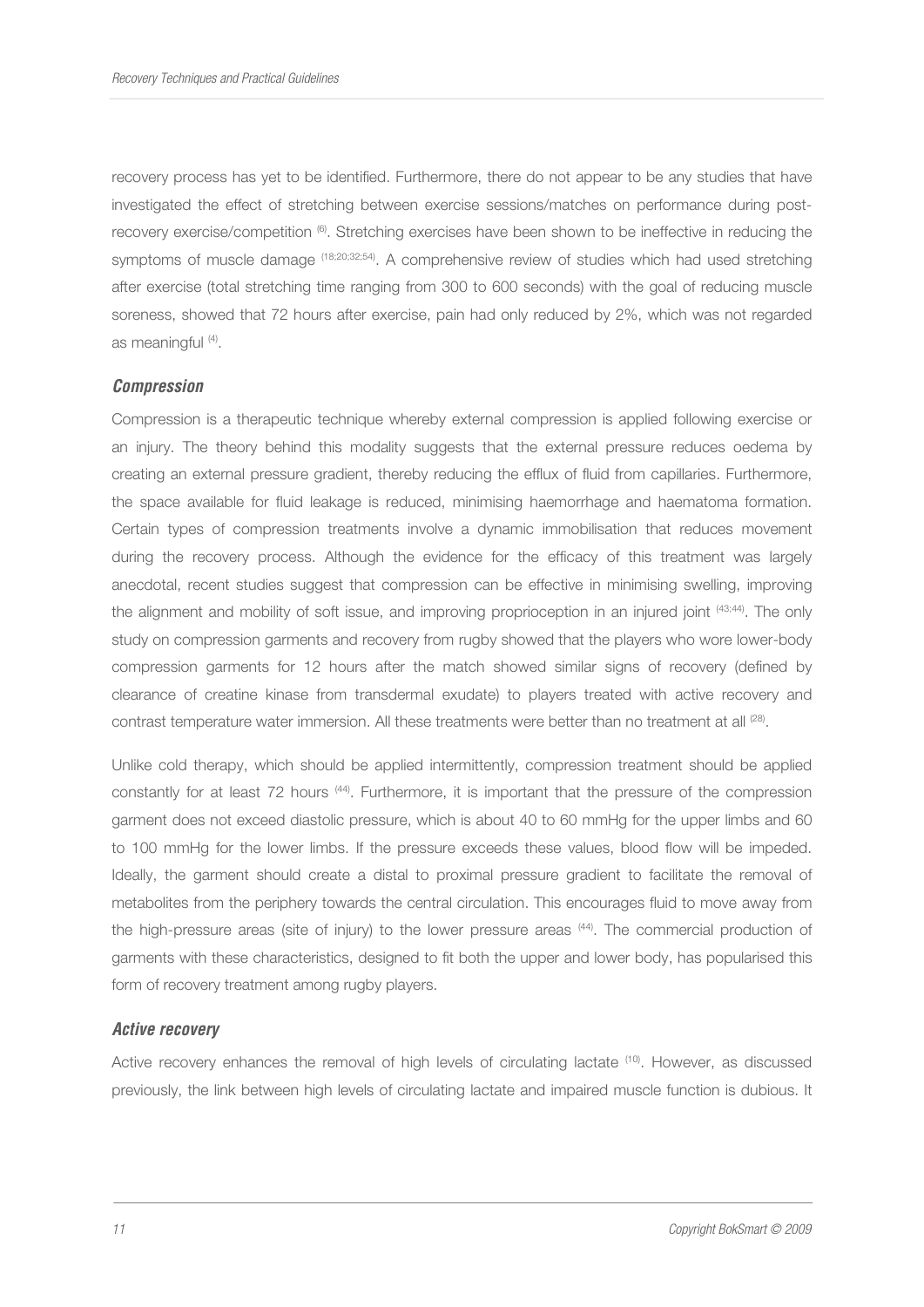follows then that if active recovery has beneficial effects, the mechanism of action is then through other mechanisms.

Despite the lack of understanding of the mechanisms of active recovery, there are several studies which show that this method has some positive effects. For example, a recent study on rugby players showed that recovery rates (using creatine kinase in transdermal exudate as a marker) were similar for active recovery, contrast temperature water immersion, and wearing lower-body compression garments – and were significantly better than passive recovery <sup>(28)</sup>. Another study also showed that after high-intensity training a 15-minute treatment of either (i) active recovery (cycling at 30% VO2max), (ii) massage or (iii) cold-water immersion (15° C) improved recovery (measured by work performed) in contrast to a group which did not use any of these strategies (46).

However, not all studies show that active recovery has a beneficial physiological effect. Suzuki et al (2004) found that active recovery did not have any effect on recovery (measured by circulating creatine kinase and neutrophils) after a rugby match, although the players seemed to have better mental recovery after being exposed to an active recovery protocol consisting of low-intensity exercise  $(72)$ . Another study showed that low-intensity exercise had a temporary analgesic effect on sore muscles, but no effect on recovery from muscle damage (87).

Active recovery needs to be an integral part of the training programme and implemented immediately after a training session (cool down), or after a match. Active recovery can also be structured into the programme on days of "easy" training. Active recovery needs to incorporate aerobic-type activity with stretching exercises included <sup>(40)</sup>. The activity should be of a sufficiently low intensity as to not induce further fatigue, but also assist with a psychological recovery, particularly after a tense match. Active recovery should always be performed in a non-competitive environment. A popular form of active recovery, particularly the day after a match, is a pool session  $(40)$ .

## **Nutrition**

There are compelling reasons for embarking on a rehydration and refuelling strategy immediately after a training session or match. The basis for this started over 40 years ago when it was shown that exercise performance (moderate to high intensity) is related to muscle glycogen availability  $\sigma$  and that fatigue during such an activity is often associated with a depletion of muscle glycogen. Furthermore, it can be assumed that muscle glycogen decreases during a rugby match, and that for complete recovery these stores need to be replenished.

There is evidence to suggest that ingesting carbohydrates immediately after exercise results in higher glycogen levels six hours later compared to if the carbohydrate was only ingested two hours after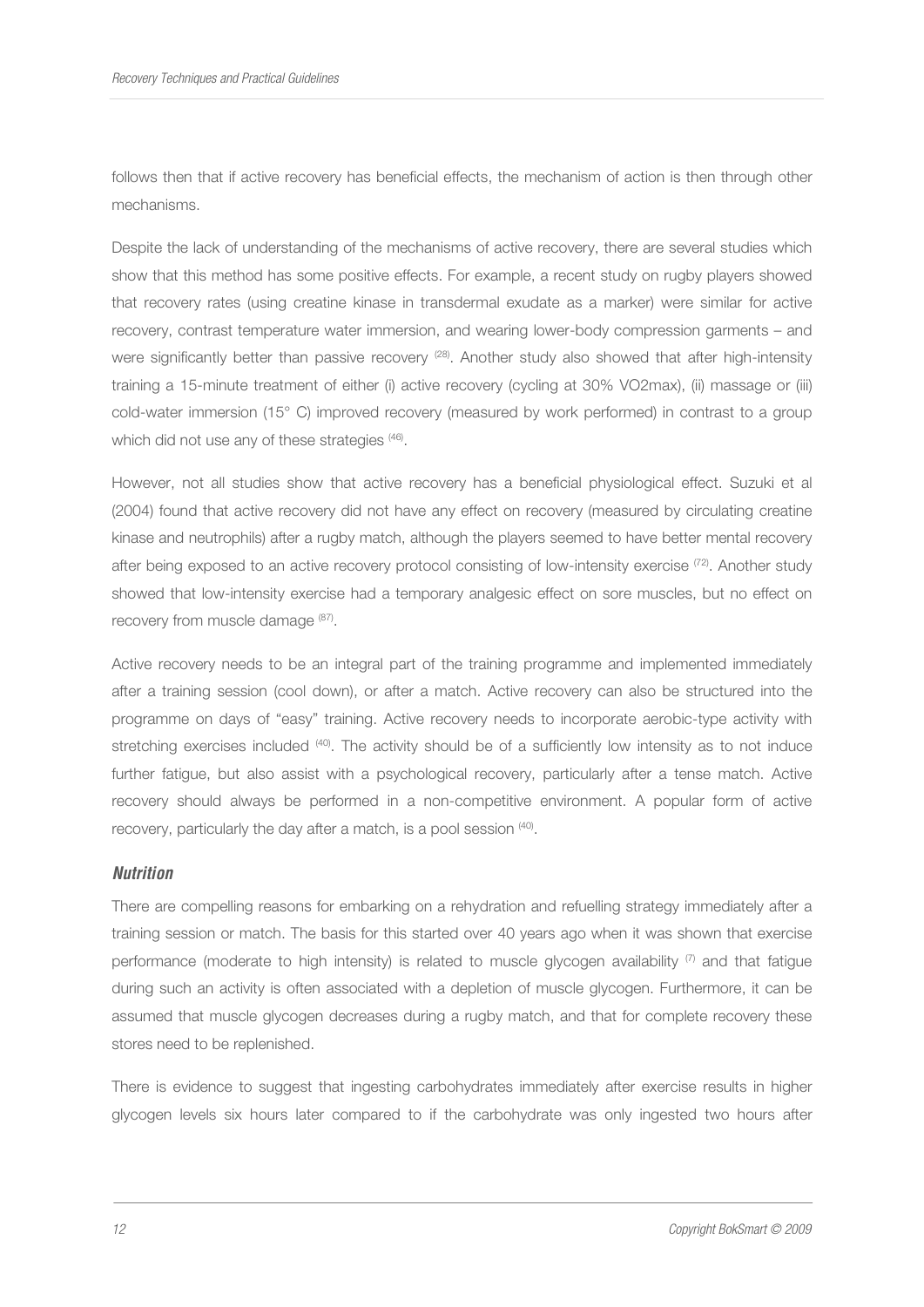exercise (66). Muscles that are damaged from the exercise do not restore their glycogen as efficiently as undamaged muscles  $(21)$ , possibly as a result of transient insulin resistance  $(42)$ . In a study using magnetic resonance spectroscopy, two groups of subjects exercised and reduced their muscle glycogen by about 50% (88). One group of subjects incurred muscle damage whereas the other group did not. During the first two hours after exercise, glycogen concentrations decreased even further in the group that had damaged muscles whereas the glycogen concentrations increased in the group that did not have muscle damage. The group that incurred muscle damage needed more than one day to increase their glycogen stores to the pre-exercise levels, even though they ingested a diet high in carbohydrate. This was in contrast to the group that did not incur damage and who were able to restore their glycogen levels within 24 hours. Another study which analysed muscle biopsy samples showed that severe muscle damage reduced the ability to restore muscle glycogen fully for as long as 10 days (61). The contrasting results of these two studies can perhaps be attributed to the severity of muscle damage in the latter study (61). The magnitude of muscle damage which occurs in rugby players is likely to be much less severe than damage which occurred in the laboratory study of O'Reilly (1987) <sup>(61)</sup>, therefore it is reasonable to assume that their muscle glycogen concentrations will take 24 hours or slightly more to replenish.

There is evidence to suggest that exercise capacity will be restored more effectively when a mixture of carbohydrate and protein is ingested during recovery, compared to the same amount of carbohydrate alone (8). However, in this study, the inclusion of protein in the solution did not offer more benefits than when a more concentrated carbohydrate solution of similar energy content to the carbohydrate plus protein supplement was ingested. However, another study found that consuming a carbohydrate plus protein or carbohydrate drink immediately after a bout of eccentric exercise that caused muscle damage, failed to enhance recovery of the muscle injury differently than occurred with the placebo drink (31). This suggests that further studies are needed to develop more definitive guidelines on the recommendations of ingesting carbohydrate and protein immediately after exercise, as the results seem to be influenced by the magnitude of muscle damage.

It is well-known that alcohol reduces glycogen restoration after exercise <sup>(14)</sup>. The reason for this is that alcohol either has a direct effect on glycogen synthesis, or indirectly by reducing the carbohydrate intake immediately after exercise. Another reason for avoiding alcohol in the acute period after a match or training session is that alcohol promotes diuresis, which will delay rehydration <sup>(13)</sup>.

Until further information becomes available, prudent recommendations are that the goal should be to ingest 1 g carbohydrate per kilogram body mass in the first two hours after exercise, particularly of high glycemic index carbohydrate foods. This goal should extend to 7-10 g carbohydrate per kilogram body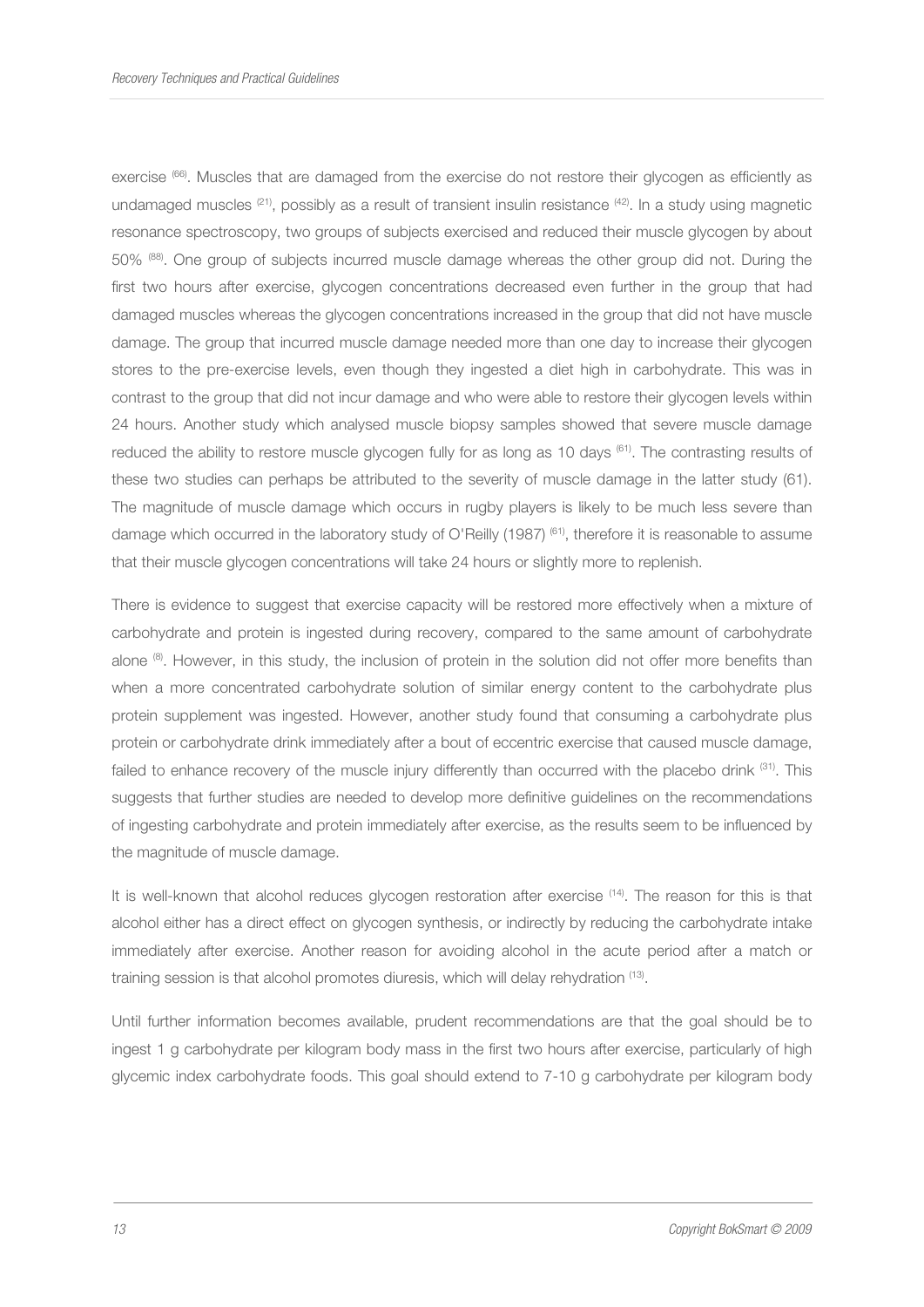mass over 24 hours (13). There are obviously practical and logistical considerations, which should include palatability of the fluid and gastrointestinal comfort <sup>(13)</sup>.

# **Sleep**

The relationship between sleep and recovery after exercise, particularly relating to performance, is receiving more attention as the link between sleep cognitive function and metabolic function becomes better understood. To fully understand the role that sleep has in the training process, and in particular during recovery, one needs to understand the different phases of sleep (81). There are five distinct states of consciousness associated with sleep - stages 1, 2, 3, 4 and rapid eye movement (REM). Stages 1 to 4 are often grouped together and referred to as non rapid eye movement sleep (NREM) (81). During the day, beta brainwaves dominate and reflect a mental state that is actively aware of the surroundings. As one lies down in preparation for sleep, beta waves are replaced by alpha waves. These are associated with a mental state of being awake yet relaxed. After about five to 20 minutes of alpha brainwave activity, the mind is prepared to enter stage 1 of sleep. This first stage can last from 10 seconds up to 10 minutes and is defined by theta brainwaves. During this stage, respiration becomes shallow and muscle relaxation occurs. The stage is also associated with the feeling of falling, and accompanied by a reflex response such as jerking of the arms or legs. As the person progresses into stage two, the theta waves become intermingled with sleep spindles and K-complex waves. Sleep spindles, which can be measuring by EEG signals, arguably define the beginning of actual sleep since the person is oblivious to most external stimuli. This stage lasts from 10 to 20 minutes. Stage 3 is defined by a combination of theta and delta brainwaves, with the delta brainwaves becoming more dominant. Stage 4, which is the deepest stage of sleep, is defined as the period when the theta waves disappear. Stage 3 and stage 4 together are called slow wave sleep. During slow wave sleep, metabolic activity is at its lowest. Growth hormone is secreted during this phase so muscle repair and growth can be maximised  ${}^{(81)}$ .

After about 30 to 40 minutes of the delta sleep, the stage is reversed, reverting back to stage 3 and stage 4. REM sleep begins after this step. During REM sleep there is an increase in blood pressure, body temperature, breathing rate, heart rate and blood flow. Even though the eyelids are closed the eyes move backwards and forwards. Dreams usually occur during REM sleep. There is also a return of beta brainwaves, suggesting that the brain is more active. The cycling between the stages of sleep is repeated between four and six times a night with each cycle lasting about 90 minutes. As the duration of the sleep increases (i.e. after a few cycles) the duration of stage 3 and stage 4 decreases, while REM sleep increases <sup>(81)</sup>. If sleep is disturbed before slow wave and REM sleep is achieved, the whole process restarts. It is known that disturbances in sleep (insufficient and poor quality, circadian rhythm disturbance) are the main factors that affect the restorative ability of sleep <sup>(65)</sup>.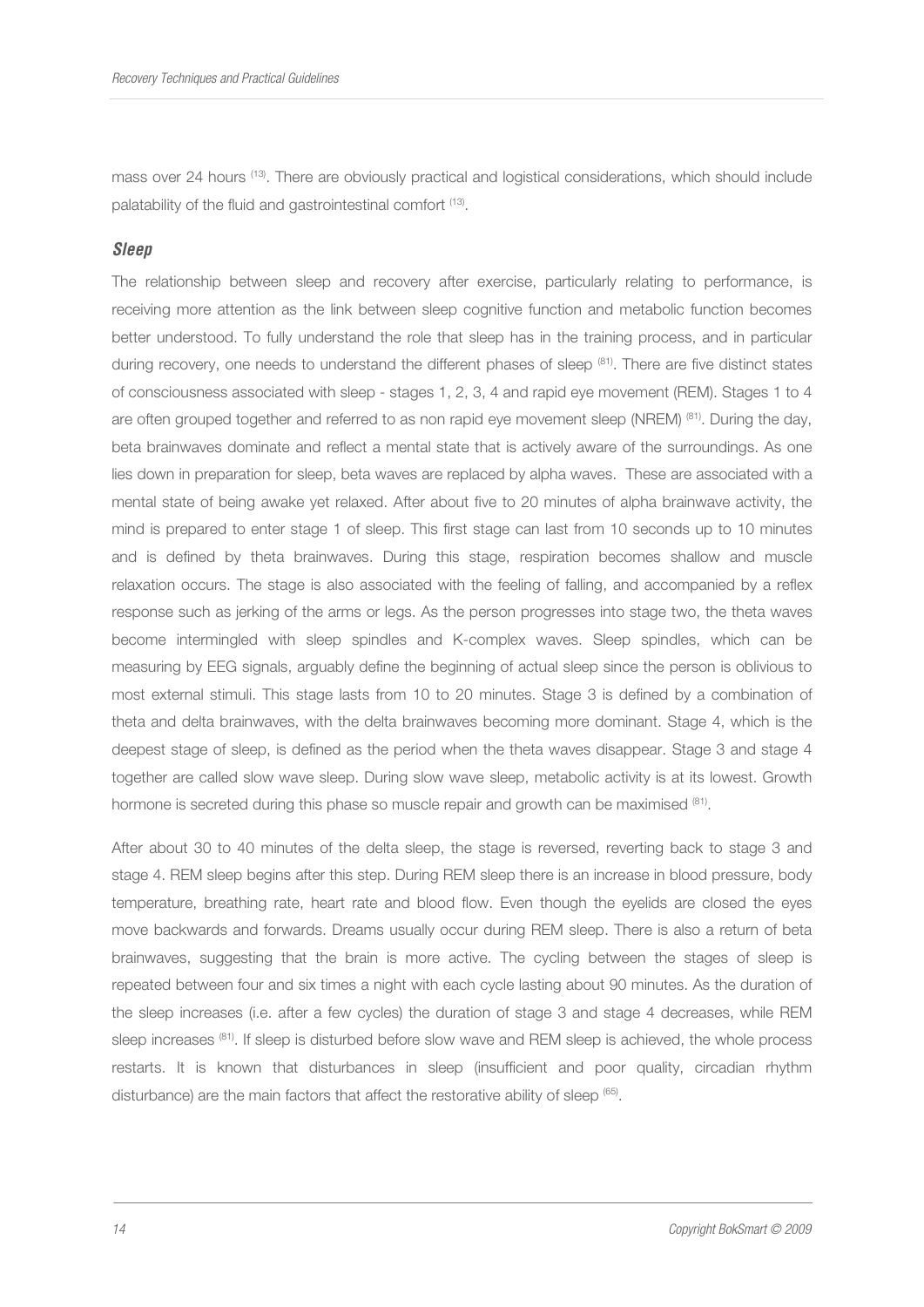It has been recommended that athletes should have at least seven to nine hours of sleep a night <sup>(16)</sup>. This recommendation is far more than the average 6.1 hours per night established in a survey of 15,000 students (18 to 22 years) <sup>(81)</sup>. If sleep is compromised in any way, the ability to adapt to training will be negatively affected. A study of competitive swimmers through a season showed that slow wave sleep (stages 3 and 4) formed a high percentage of total sleep in the onset (26%) and peak (31%) training periods, but was significantly reduced following a pre-competition taper (16%) <sup>(74)</sup>. This suggests that slow wave sleep, which is associated with restoration and recovery, is reduced as the physical demands reduce. Another finding in this study is that the number of body movements during sleep was significantly higher when the swimmers were training high volume, suggesting some sleep disruption  $\frac{74}{4}$ .

Based on the understanding of sleep and how it contributes to recovery and restoration, there is reason to believe that "power naps" during the day will be beneficial for a rugby player. Research has shown that "power naps", defined as a brief period of daytime sleep lasting less than an hour, improves alertness, productivity and mood, and may contribute to consolidating learning and improved performance of tasks involving visual discrimination (50).

Practical guidelines for enhancing sleep, adapted from Jeffreys, (2005)<sup>(40)</sup> are shown below. These guidelines become more relevant with travelling, as maintaining good quality sleep becomes a particular challenge with touring teams, particularly when time zones are crossed.

## Table 1: Practical guidelines for enhancing quality of sleep <sup>(40)</sup>.

- identify your sleep requirements and try to get this amount daily
- develop a pattern of sleeping and waking times
- practice relaxation techniques before going to bed
- try to avoid worrying about anything before going to bed
- make the bedroom as dark as possible (use a mask if necessary)
- try to maintain a quiet environment (use ear plugs if necessary)
- use a bed that is at least 15 cm longer than the body
- maintain a cool environment within the bedroom
- keep your head cooler than your body
- if you do not fall asleep within 30 minutes, get out and do some relaxation work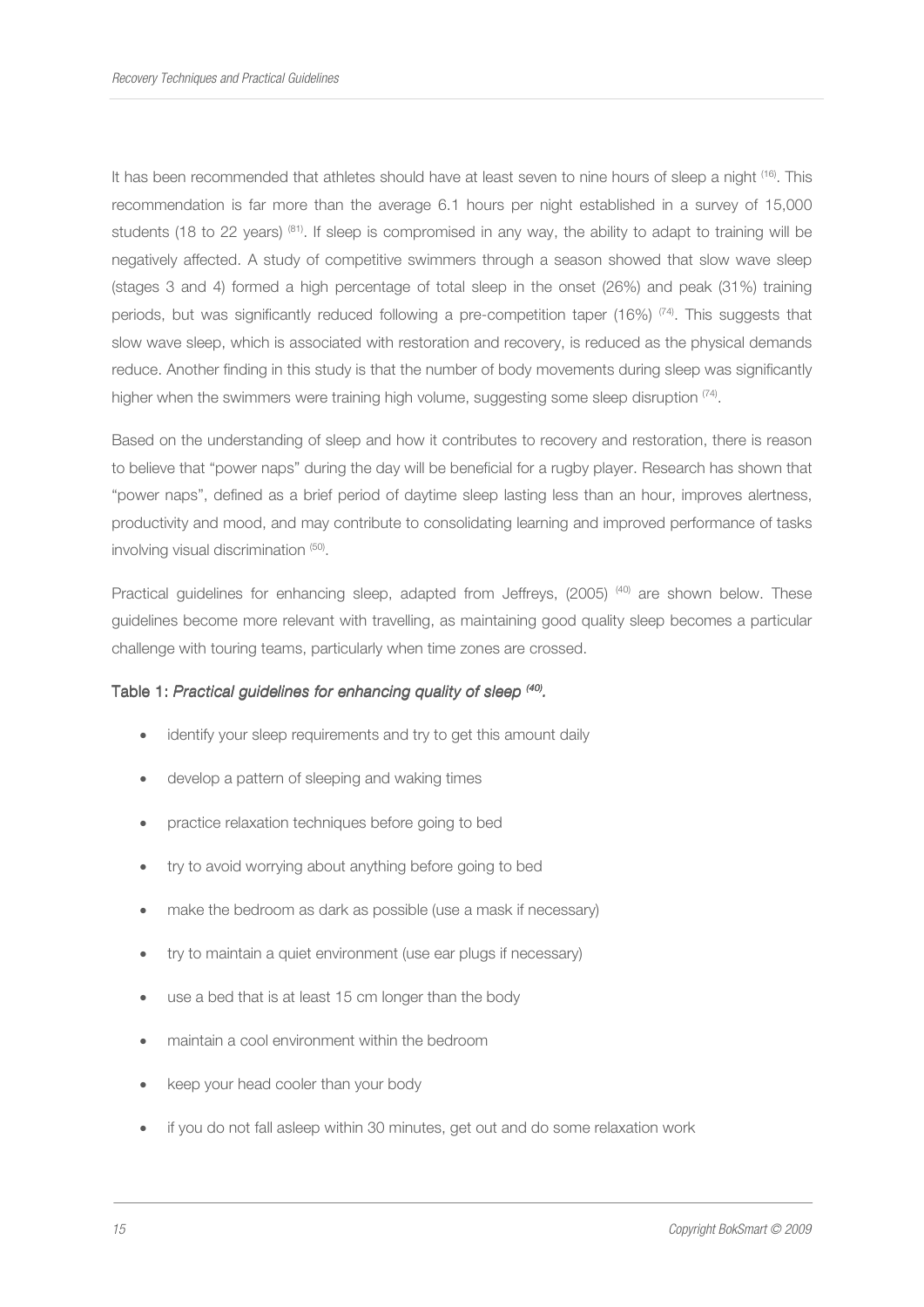• avoid ingesting high-protein meals, caffeine or alcohol in the few hours before going to bed

## **Non steroidal anti-inflammatory drugs (NSAIDS)**

NSAIDS relieve pain and have anti-inflammatory properties <sup>(47)</sup>. These properties make them an attractive modality for the treatment of athletes after training and competition to possibly enhance recovery (6), and are the most widely used medications for treating muscle injury  $47$ . Studies on strains and contusions suggest that the use of NSAIDS can result in a modest inhibition of the initial inflammatory response and the associated symptoms (2). However, the inhibition of the biological steps may cause negative effects later in the healing phase. Many studies have examined the acute affects of NSAIDS on muscle injury and the diverse findings suggest that NSAIDS have a dosage-dependent effect that may also be influenced by the time of administration <sup>(18)</sup>. Animal studies suggest that whilst NSAIDS may have a short-term positive effect on muscle repair, the long-term effects (four weeks) may be negative and associated with ineffectual or delayed muscle regeneration (55). As a follow-up to this study, the effects of antiinflammatory on satellite cell and fibroblast proliferation were studied in rats in an attempt to identify the mechanism of the delayed regeneration  $(77)$ . The authors found that both satellite cell and fibroblast proliferation were unaffected by the anti-inflammatory treatment and there were no significant differences in myotube or capillary production between treated and control animals. Therefore, the mechanism explaining the findings of Mishra (1995) are not known and are possibly associated with reducing inflammation, a biological process which is part of muscle regeneration (67). Such studies have not been performed in humans, and therefore the long-term effects of treatment with NSAIDS in humans are not well understood. It is beyond the scope of this review to go into any more detail so interested readers are therefore referred to other review papers <sup>(47;82)</sup>.

## **Field studies on recovery**

It has been mentioned before that one of the reasons for the varying results of many of the studies on recovery is that the laboratory-derived protocols to induce fatigue or muscle damage may lack the specificity of replicating fatigue or muscle damage as a result of training or competition. In an attempt to overcome this deficiency, two studies have been conducted in the "field".

The first study examined the most effective recovery intervention during a 21-day pre-season soccer training camp (75). Twelve 18-year-old elite soccer players were recruited for the study. The recovery modalities that were used in the study were passive, dry aerobic exercises, water aerobic exercises, and electrostimulation. Each intervention strategy lasted for 20 minutes. The performance outcome measures in the study were muscle power (squat jump, countermovement jump, bounce jumping) and 10 m sprinting speed, which were recorded on four occasions, two days apart. The subjective ratings (perceived exertion and muscle pain) were also recorded before, and five hours after, the intervention.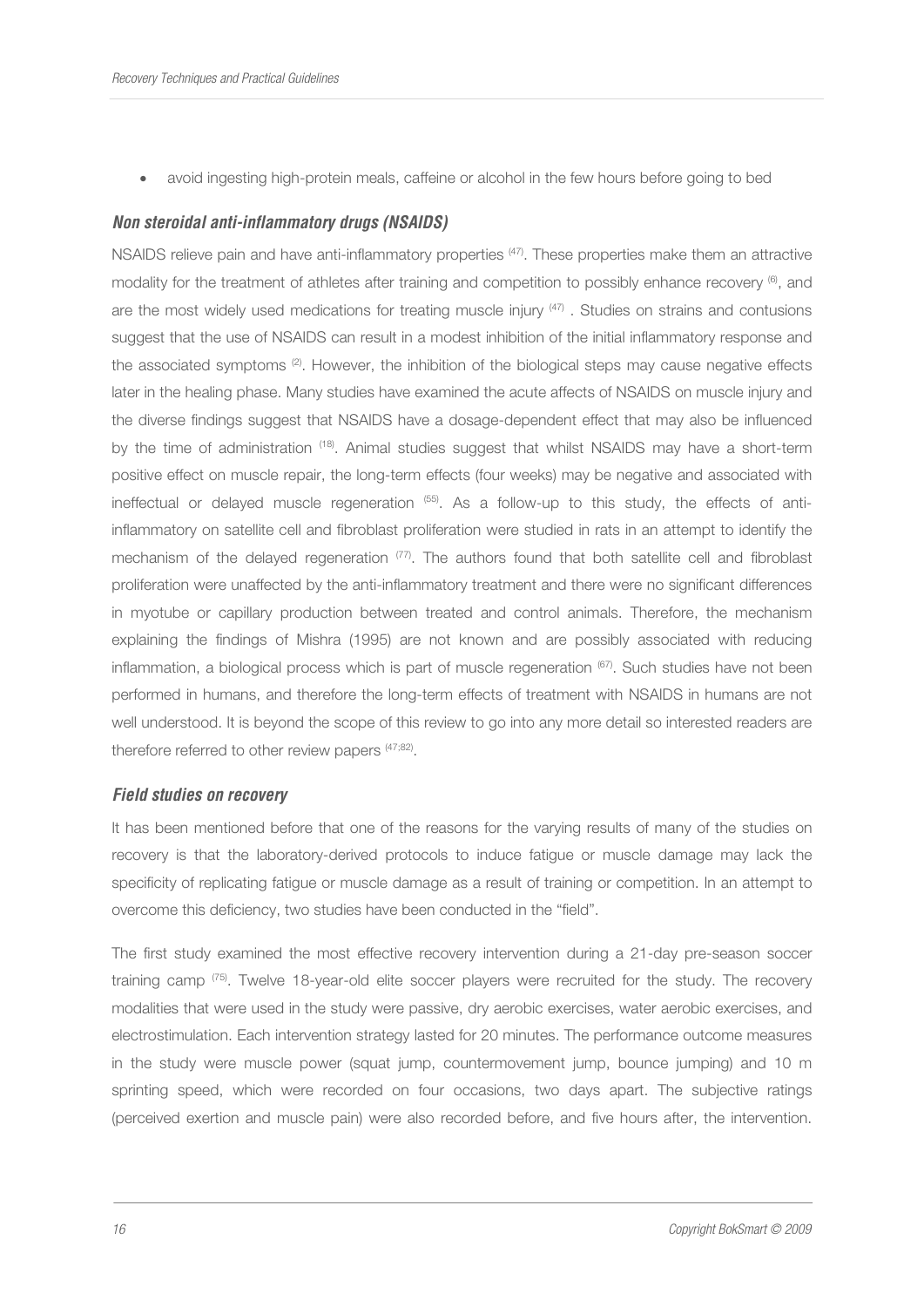There were no significant effects on recovery intervention in any of the performance measures. Dry aerobic exercise and electrostimulation were slightly more beneficial than water aerobic exercises and passive rest in reducing muscle pain (75) .

The second field study investigated whether immediate (15 to 20 minutes after the match) post-game recovery strategies enhanced the rate of recovery in Australian football players (23). The treatments evaluated were stretching, pool walking and contrast temperature. For the stretching protocol, the players had a supervised 15-minute session in which they did gentle static stretching of the legs and back. The stretches were held for 30 seconds and each stretch was repeated two to three times. For the pool walking, protocol subjects underwent 15 minutes of easy walking (moving forwards, backwards and sideways) in the shallow end of a 28°C swimming pool. For the contrast temperature protocol, the players alternated between standing in a hot (45 °C) shower for two minutes, then standing in waist deep icy water (12° C) for one minute. This was repeated until five hot and four cold exposes had been completed. Additional ice was added to ensure that the water remained cold. In addition to these treatments, all players had a normal 25-minute pool session the day after the match. For the control trial the subjects only performed the 25-minute pool session the day after the match. Muscle soreness was rated higher two days after the match compared to the rating before the match in all conditions. There were no differences in the rating of soreness between treatments, including the control. Furthermore, the recovery strategies did not enhance flexibility and muscle power. These results suggest that the additional recovery strategies performed immediately after the match did not enhance recovery any better than just doing the 25 minutes of pool exercise the day after the match.

# **TRANSLATING RESEARCH ON RECOVERY STRATEGIES INTO PRACTICE**

A review of the studies shows clearly that there are varied responses to all the treatments. This can be attributed to the different protocols for inducing fatigue/muscle damage and the outcome measures which are indirect markers of recovery. Many aspects of recovery are very difficult to measure in the laboratory, and the indirect markers of various aspects of recovery lack the required precision to detect small, yet meaningful changes. Where does that leave the practitioner, driven by the desire to have an evidence-based approach to the management of the players? It would be foolish to conclude that recovery strategies do not have an effect, although a strict analysis of the studies might lead one to this conclusion. This approach would fail to acknowledge the anecdotal evidence which has "stood the test of time" and which suggests that there is a role for recovery strategies after training and competition. Whilst the specific details are not known, a logical interpretation of the available knowledge suggests that under certain circumstances there is a role for cryotherapy, active recovery, nutrition, compression garments, massage, stretching and "power" naps as part of a recovery strategy. The studies which have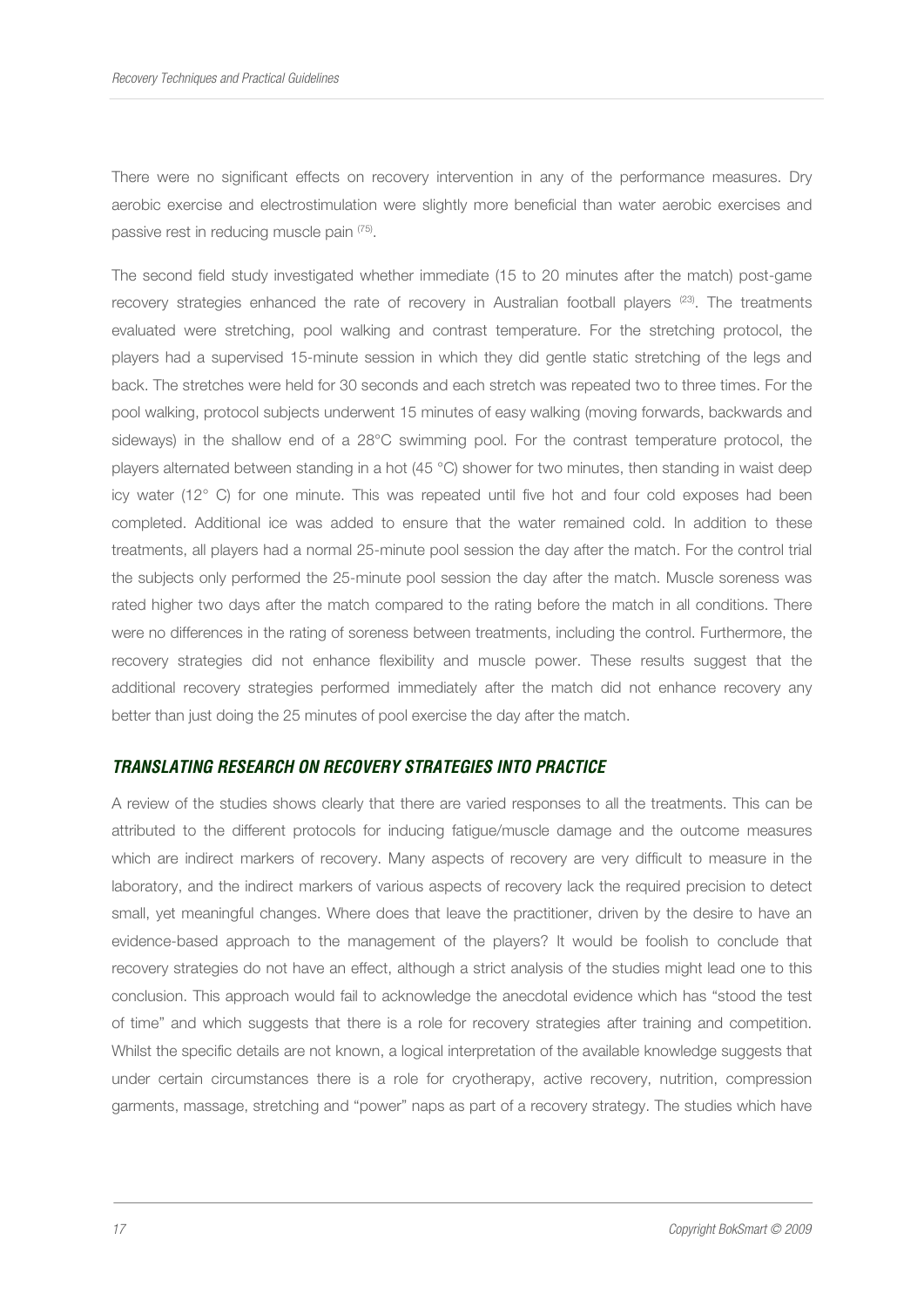examined a combination of the strategies together, suggest that "something is better than nothing", so the details of the protocol should be custom-made based on the circumstances and equipment available to the support staff and team. It has been suggested that the recovery strategies should follow a pattern and become a habit (41). Prior to embarking on a strategy for recovery, it is important that the rugby players are educated about the process so that they are fully informed about the protocol and assume some personal responsibility. It is important that within a team setting the recovery strategies adopted by the support staff become routine and almost ritualistic <sup>(40)</sup>. It is also prudent to individualise the recovery strategies for various players. For example, older players with a history of joint injuries might be handled differently to younger players. Also, players in different positions, who are faced with different physical demands, might also have different strategies after a match. The strategies that are going to be used should be customised for each player, discussed with the player and then implemented in a systematic way. Ambitious strategies that cannot be used when the team is travelling should be avoided, as this may cause psychological problems for the players when they cannot use a procedure to which they are accustomed. It is with this as background that the next section will discuss some practical examples for implementing the different protocols.

# **PRACTICAL EXAMPLES**

The next section will discuss examples of recovery strategies which can be used after training and after a match. Examples are also given for cold-water immersion, contrast water therapy and a pool session. The reader is reminded that these are merely examples, which can be adjusted to suit the circumstances.

**Post-training recovery strategies** (adapted from Calder, 2004)<sup>(16)</sup>

#### Immediately after training

- rehydrate and refuel
- stretch lightly, using both active and short-held static stretches (10 seconds maximum) while the muscles are warm
- walk or move lightly to prevent venous pooling and promote removal of circulating lactate
- check for fluid loss by comparing body mass to body mass before training
- listen to relaxing music on your way home
- wear a compression garment (lower body or upper body depending on the type of training).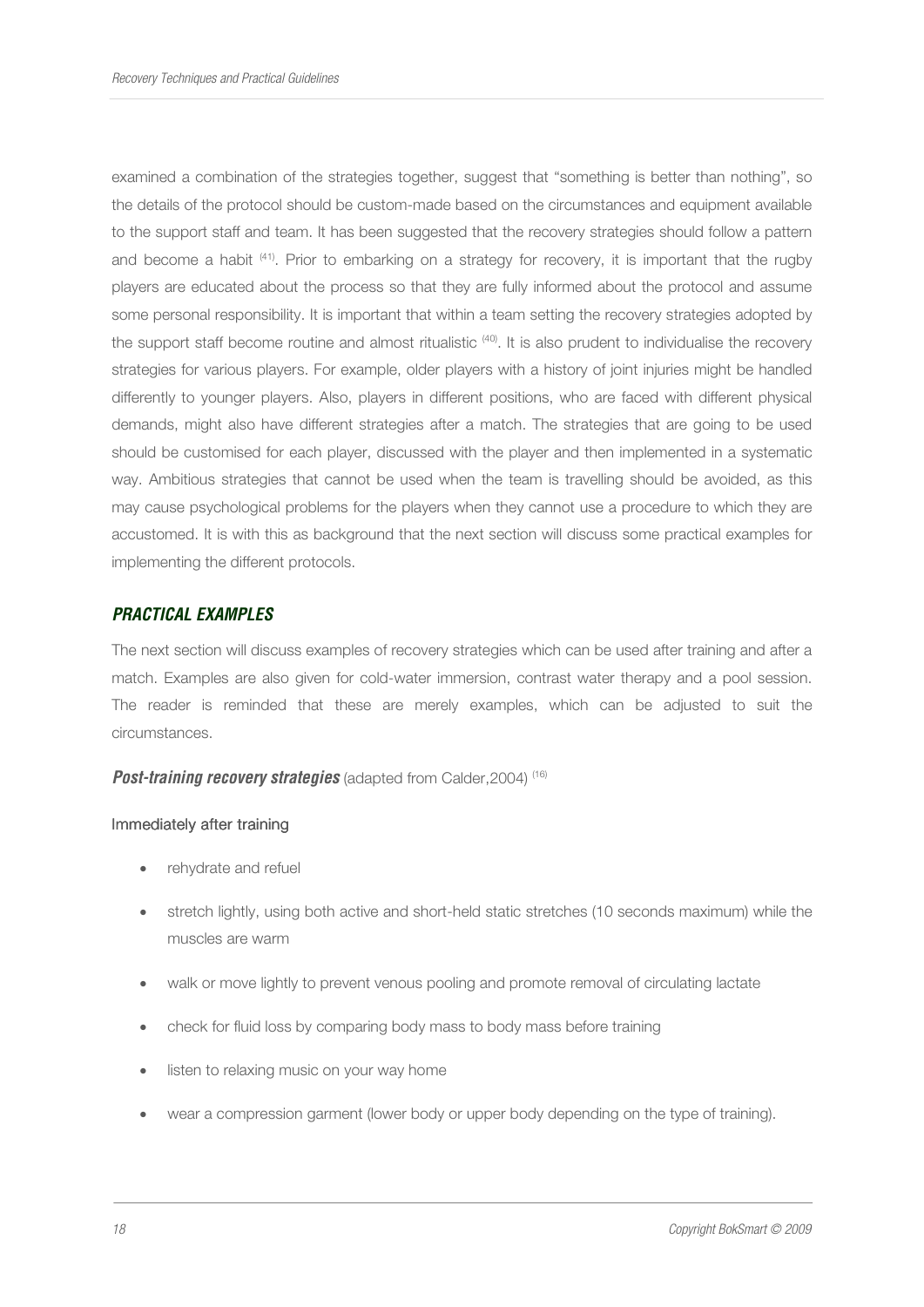## When you get home after training

- continue to rehydrate and refuel
- shower as soon as possible
- continue to do some light static stretches in the warm shower
- light self-massage strokes on chest and upper body in the shower
- alternate between heat (30 seconds) and cold (30 seconds) in the shower, repeating three to five times
- within 60 minutes of training have a well-balanced meal, including carbohydrate and protein and continue rehydrating
- use a relaxation technique or music to unwind.

## In the evening

- shower, spa or bath to relax muscles
- relax (for example, listen to music, watch TV)
- static stretching, holding the stretch for about 60 seconds
- self massage, especially legs, feet and hips.

## Prepare for sleep

- five to 10 minutes before bed, switch off from the day
- use relaxation skills such as visualisation, breathing exercises or music
- get out of bed if you cannot sleep; do not lie awake worrying.

## Next morning

- monitor your response to training
- check body mass and record subjective state of fatigue and quality of sleep
- prepare for training.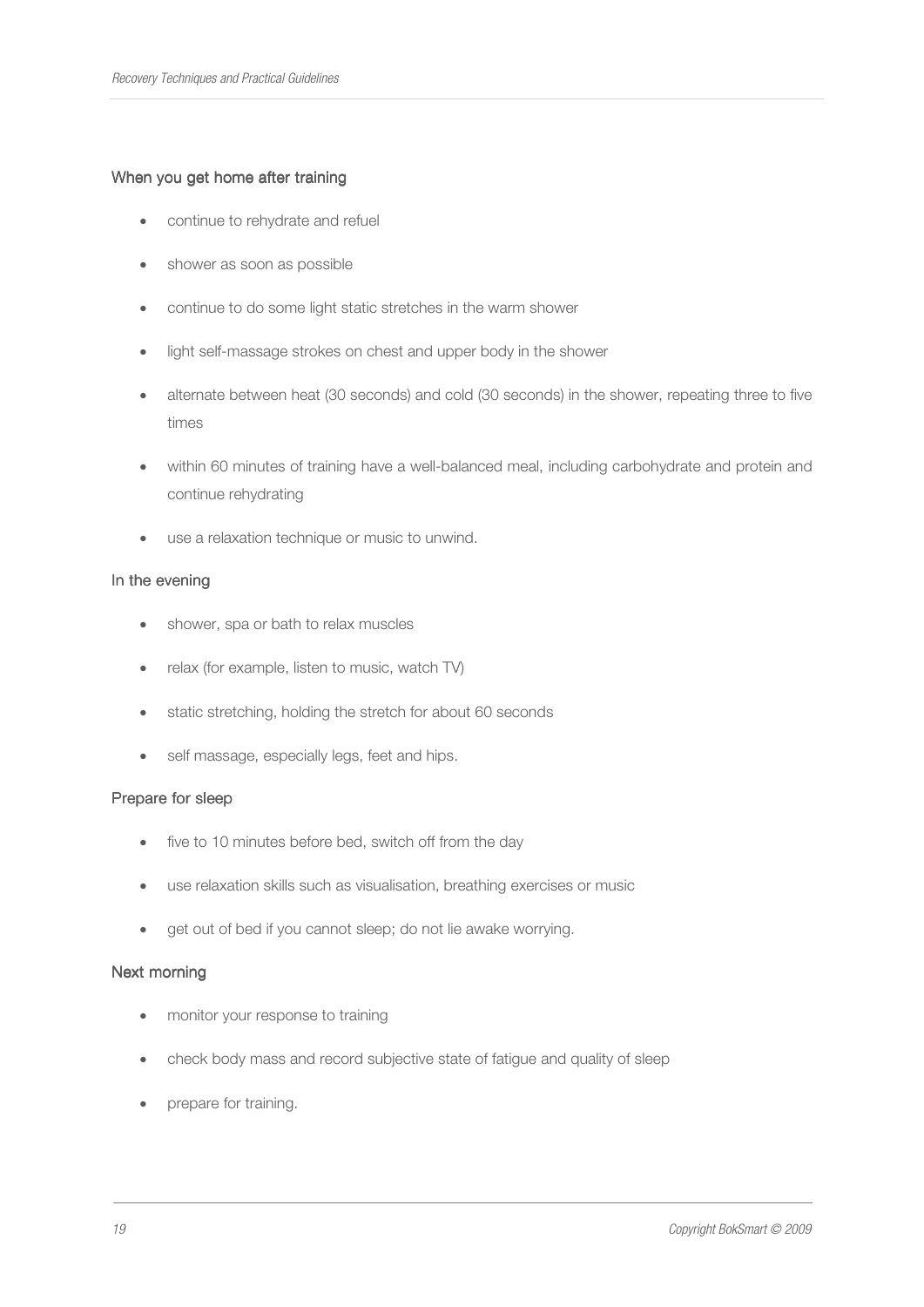## **Post-match recovery strategies** (adapted from Jeffreys, 2007)<sup>(41)</sup>

#### Within the first five minutes

Rehydrate and refuel. Eat/drink carbohydrate and protein. A recovery sports drink is adequate. Players need to be reminded that thirst is a poor guide to hydration status.

#### 5 to 20 minutes 20 minutes

Cooldown - Move lightly for five to eight minutes, then stretch for eight to 10 minutes.

#### 15 to 20 minutes

Use a hydrotherapy modality, for example contrast showers\* or cold bath\* (see examples below). Self massage, using predominantly shaking techniques to stimulate the nervous system. The players should continue to hydrate. Body mass can be checked to ensure that hydration is complete.

#### Within the first 60 minutes

Continue to hydrate. Ingest more food. Carry out a performance review. Start to relax, use music if appropriate. Wear a compression garment.

#### In the evening

Relax as appropriate, for example read or go to a movie or socialise. Continue to hydrate and refuel.

#### Prior to bed.

Use relaxation skills to switch off. Follow routine sleep guidelines.

#### Next day

Active recovery session (i.e. pool session) (see example below).

## **Contrast shower**

Alternate one minute of hot (as hot as tolerable) with 30 seconds of cold (as cold as tolerable). Repeat three times (41) .

## **Cold bath**

Use a temperature of five to 15° centigrade. Immerse for five to seven minutes. Move body parts during the immersion (41).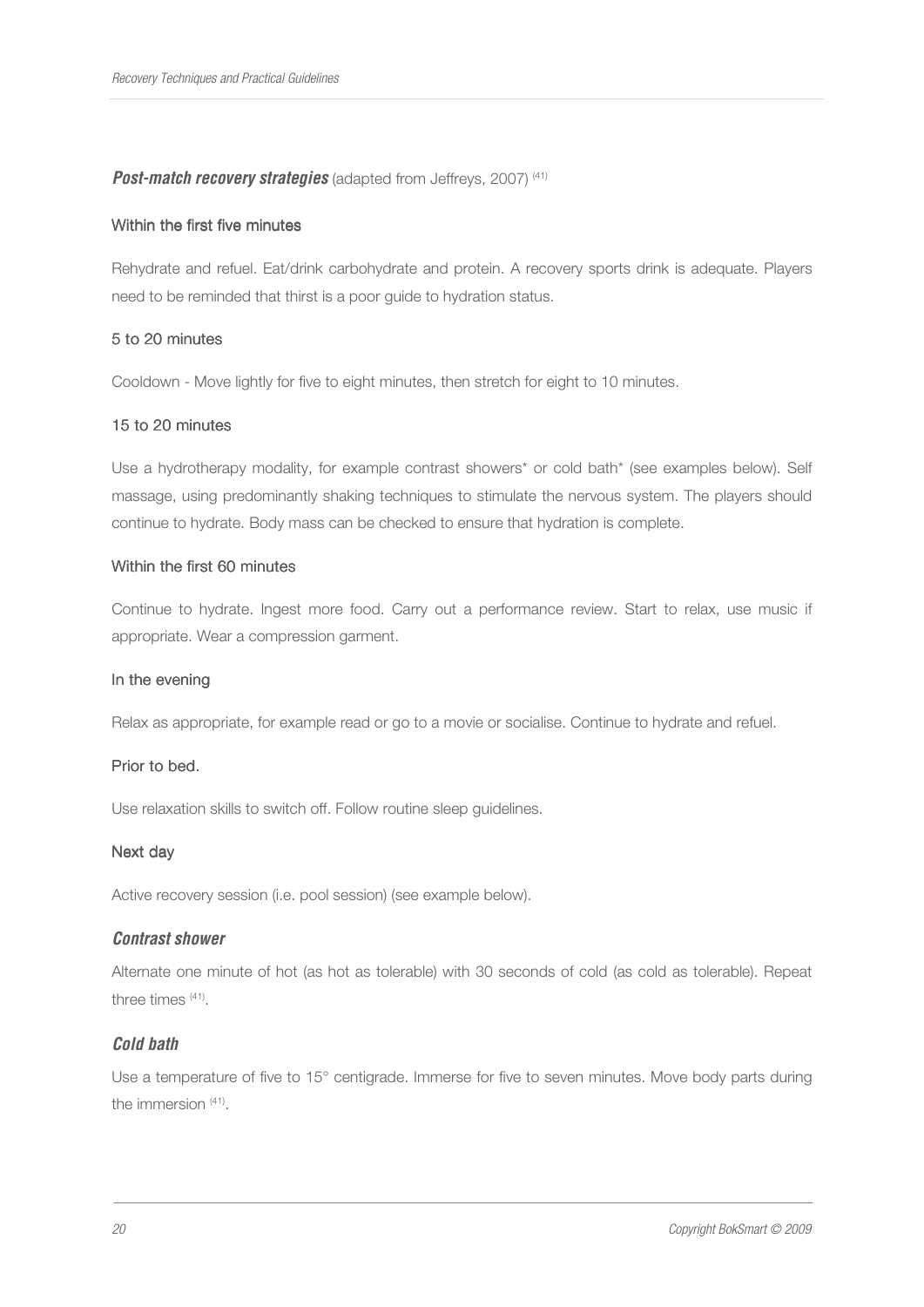# **Pool session** (adapted from Jeffreys, 2005<sup>(40)</sup>

The goal of a recovery-based pool session is to promote recovery with low-intensity aerobic exercise coupled with stretching activities that utilise all the main joints involved in rugby performance. The structures and the swimming strokes should focus on the full range of movement. The water depth of the swimming pool will determine the degree of weight supported and the amount of ground contact. The intensity of the session should be at a low level, and players who are unable to swim need to reduce the duration of the workout, particularly if the pool is deep. All sessions should last about 20 to 30 minutes.

## Sample session

- swim three lengths while alternating the backstroke, breaststroke and front crawl
- walk for three minutes in waist-deep water with a range of upper body activities (for example, sprint action, reaching up, side bends, rotations)
- walk two widths with full high-knee action in shoulder-deep water
- walk two faster widths with high-knee running action in shoulder-deep water
- walk two widths, emphasising ankle action in waist-deep water
- swim two lengths with a sidestroke (alternating side)
- walk two widths sideways with a side lunge action in waist-deep water
- swim three lengths while alternating backstroke, front crawl, and backstroke
- walk two widths, cross oversteps style, in waist-deep water
- walk two widths with a hip circling action in shoulder-deep water (width one forward, width two backwards)
- walk two widths, lunging in waist-deep water, with a variety of lunging combinations
- walk two widths backwards, taking large steps, in waist-deep water
- swim two lengths sidestroke (alternating side)
- walk two widths with a sprinter's paw-back action in waist-deep water
- walk two widths with a high-kick action in waist-deep water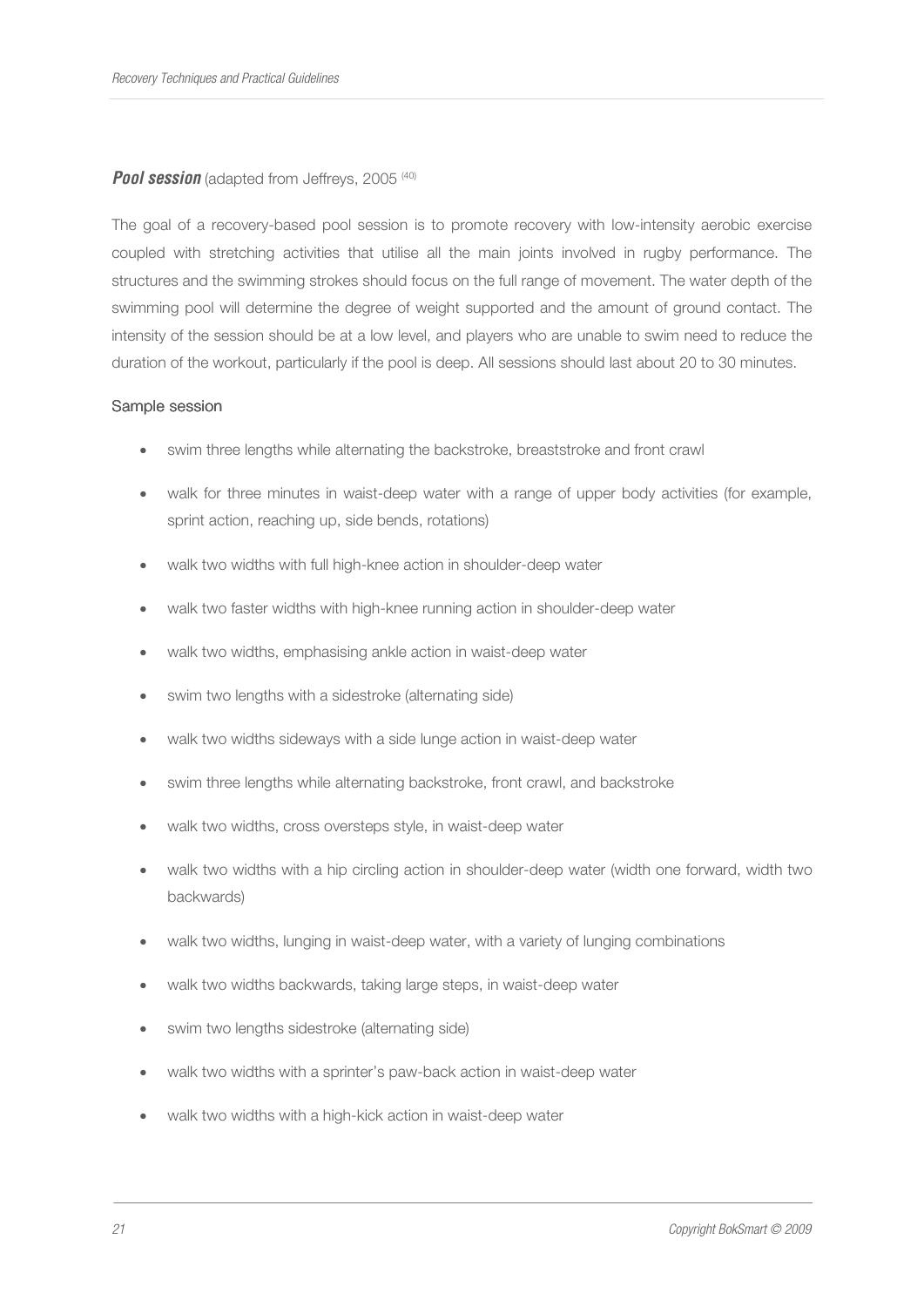- jog two widths in waist-deep water
- spend five minutes statically stretching key muscles in the water.

## **AUTHORS' BIOGRAPHY**

Mike Lambert is an Associate Professor in the MRC/UCT Research Unit for Exercise Science and Sports Medicine, Sports Science Institute of South Africa, and the Editor-in-Chief of the South African Journal of Sports Medicine.

David van Wyk is a physiotherapist specialising in sports injuries and owns a private sport and orthopaedic practice in Pretoria East. He has worked with many types of sport disciplines and especially rugby at school, club, university and provincial level.

# **REFERENCE LIST**

- 1. ALGAFLY, A.A., AND GEORGE, K.P. The effect of cryotherapy on nerve conduction velocity, pain threshold and pain tolerance. Br J Sports Med 41:365-369. 2007
- 2. ALMEKINDERS, L.C. Anti-inflammatory treatment of muscular injuries in sport. An update of recent studies. Sports Med 28:383-388. 1999
- 3. AMERICAN COLLEGE OF SPORTS MEDICINE. ACSM Position Stand. The recommended quantity and quality of exercise for developing and maintaining cardiorespiratory and muscular fitness, and flexibility in healthy adults. Med Sci Sports Exerc 30:975-991. 1998
- 4. ANDERSEN, J.C. Stretching before and after exercise: effect on muscle soreness and injury risk. J Athl Train 40:218-220. 2005
- 5. BAILEY, D.M., ERITH, S.J., GRIFFIN, P.J., DOWSON, A., BREWER, D.S., GANT, N., AND WILLIAMS, C. Influence of cold-water immersion on indices of muscle damage following prolonged intermittent shuttle running. J Sports Sci 25:1163-1170. 2007
- 6. BARNETT, A. Using recovery modalities between training sessions in elite athletes: does it help? Sports Med 36:781-796. 2006
- 7. BERGSTROM, J., HERMANSEN, L., HULTMAN, E., AND SALTIN, B. Diet, muscle glycogen and physical performance. Acta Physiol Scand 71:140-150. 1967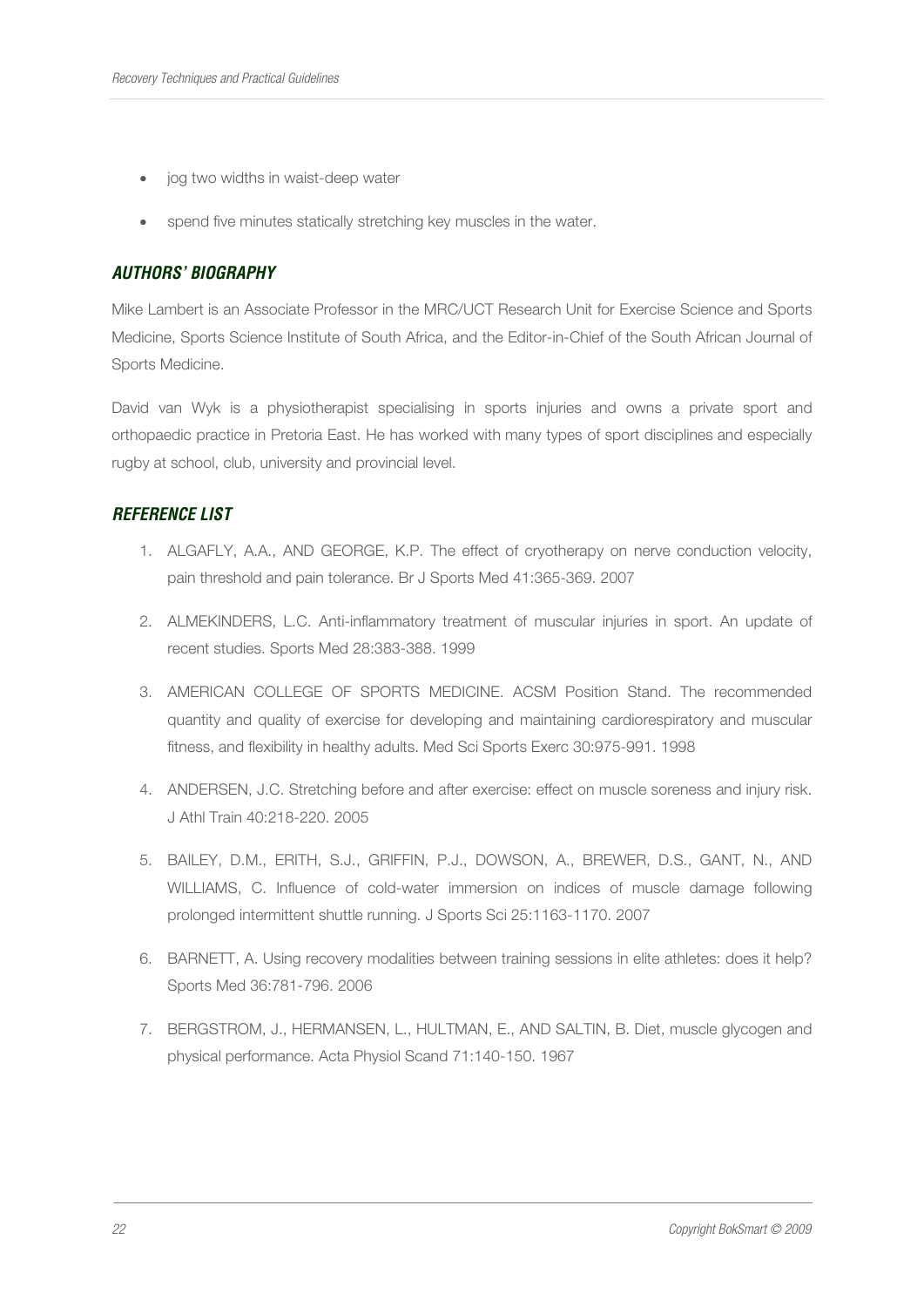- 8. BETTS, J., WILLIAMS, C., DUFFY, K., AND GUNNER, F. The influence of carbohydrate and protein ingestion during recovery from prolonged exercise on subsequent endurance performance. J Sports Sci 25:1449-1460. 2007
- 9. BOOTH, J., MARINO, F., AND WARD, J.J. Improved running performance in hot humid conditions following whole body precooling. Med Sci Sports Exerc 29:943-949. 1997
- 10. BROOKS, G.A., FAHEY, T.D., AND BALDWIN, K.M. Exercise Physiology: Human Bioenergetics and its Applications. McGraw-Hill, 2005.
- 11. BUDGETT, R. Overtraining syndrome. Br J Sports Med 24:231-236. 1990
- 12. BURKE, D.G., HOLT, L.E., RASMUSSEN, R., MACKINNON, N.C., VOSSEN, J.F., AND PELHAM, T.W. Effects of hot or cold water immersion and modified proprioceptive neuromuscular facilitation flexibility exercise on hamstring length. J Athl Train 36:16-19. 2001
- 13. BURKE, L.M. Nutrition for post-exercise recovery. Aust J Sci Med Sport 29:3-10. 1997
- 14. BURKE, L.M., COLLIER, G.R., BROAD, E.M., DAVIS, P.G., MARTIN, D.T., SANIGORSKI, A.J., AND HARGREAVES, M. Effect of alcohol intake on muscle glycogen storage after prolonged exercise. J Appl Physiol 95:983-990. 2003
- 15. CAIRNS, S.P. Lactic acid and exercise performance : culprit or friend? Sports Med 36:279-291. 2006
- 16. CALDER, A. Recovery and regeneration. Faster, Higher, Stronger, UK Coaching, Leeds, 22:12- 15. 2004
- 17. CHESTERTON, L.S., FOSTER, N.E., AND ROSS, L. Skin temperature response to cryotherapy. Arch Phys Med Rehabil 83:543-549. 2002
- 18. CHEUNG, K., HUME, P., AND MAXWELL, L. Delayed onset muscle soreness : treatment strategies and performance factors. Sports Med 33:145-164. 2003
- 19. COCHRANE, D.J. Alternating hot and cold water immersion for athlete recovery: a review. Physical Therapy in Sport 5:26-32. 2004
- 20. CONNOLLY, D.A., SAYERS, S.P., AND MCHUGH, M.P. Treatment and prevention of delayed onset muscle soreness. J Strength Cond Res 17:197-208. 2003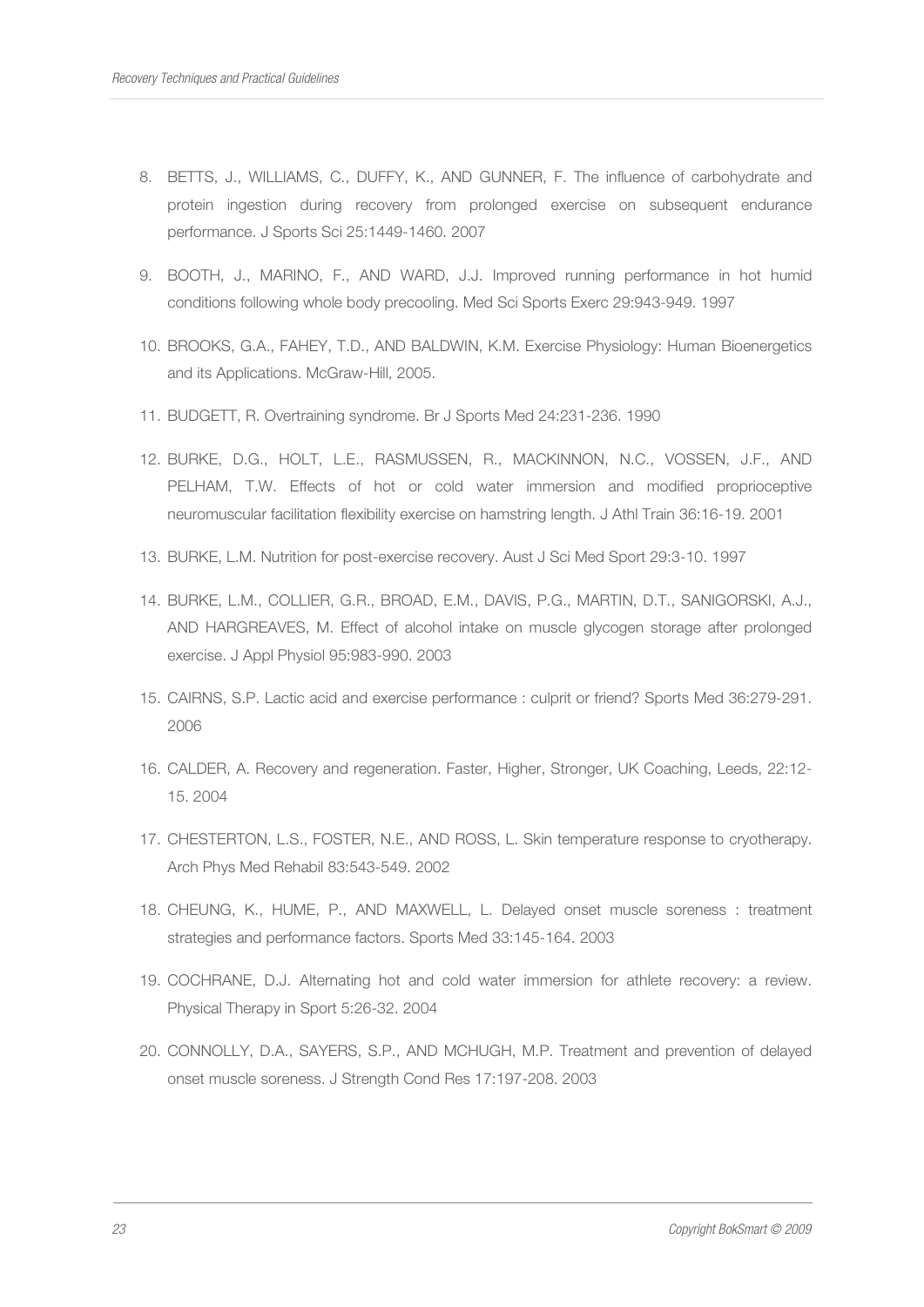- 21. COSTILL, D.L., PASCOE, D.D., FINK, W.J., ROBERGS, R.A., BARR, S.I., AND PEARSON, D. Impaired muscle glycogen resynthesis after eccentric exercise. J Appl Physiol 69:46-50. 1990
- 22. COYLE, E.F. Physical activity as a metabolic stressor. Am J Clin Nutr 72:512S-520S. 2000
- 23. DAWSON, B., GOW, S., MODRA, S., BISHOP, D., AND STEWART, G. Effects of immediate post-game recovery procedures on muscle soreness, power and flexibility levels over the next 48 hours. J Sci Med Sport 8:210-221. 2005
- 24. DERMAN, W., SCHWELLNUS, M.P., LAMBERT, M.I., EMMS, M., SINCLAIR-SMITH, C., KIRBY, P., AND NOAKES, T.D. The 'worn-out athlete': a clinical approach to chronic fatigue in athletes. J Sports Sci 15:341-351. 1997
- 25. DUTHIE, G., PYNE, D., AND HOOPER, S. Applied physiology and game analysis of rugby union. Sports Med 33:973-991. 2003
- 26. DUTHIE, G.M., PYNE, D.B., HOPKINS, W.G., LIVINGSTONE, S., AND HOOPER, S.L. Anthropometry profiles of elite rugby players: quantifying changes in lean mass. Br J Sports Med 40:202-207. 2006
- 27. ESTON, R., AND PETERS, D. Effects of cold water immersion on the symptoms of exerciseinduced muscle damage. J Sports Sci 17:231-238. 1999
- 28. GILL, N.D., BEAVEN, C.M., AND COOK, C. Effectiveness of post-match recovery strategies in rugby players. Br J Sports Med 40:260-263. 2006
- 29. GOLLHOFER, A., KOMI, P.V., MIYASHITA, M., AND AURA, O. Fatigue during stretch-shortening cycle exercises: changes in mechanical performance of human skeletal muscle. Int J Sports Med 8:71-78. 1987
- 30. GOODALL, S., AND HOWATSON, G. The effects of multiple water immersions on indices of muscle damage. Journal of Sports Science and Medicine 7:235-241. 2008
- 31. GREEN, M.S., CORONA, B.T., DOYLE, J.A., AND INGALLS, C.P. Carbohydrate-protein drinks do not enhance recovery from exercise-induced muscle injury. Int J Sport Nutr Exerc Metab 18:1-18. 2008
- 32. GULICK, D.T., KIMURA, I.F., SITLER, M., PAOLONE, A., AND KELLY, J.D. Various treatment techniques on signs and symptoms of delayed onset muscle soreness. J Athl Train 31:145-152. 1996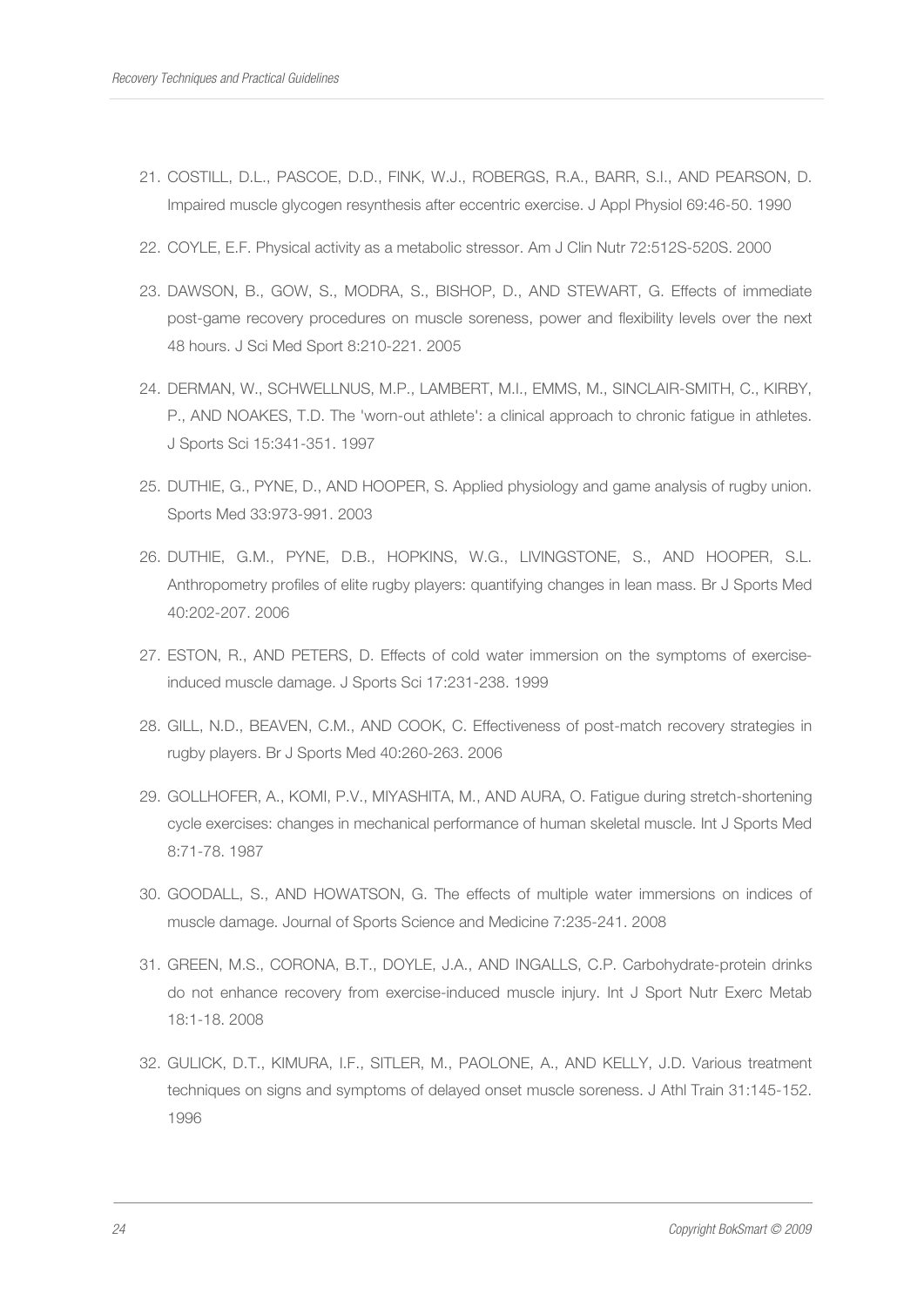- 33. HAMLIN, M.J. The effect of contrast temperature water therapy on repeated sprint performance. J Sci Med Sport 10:398-402. 2007
- 34. HART, J.M., SWANIK, C.B., AND TIERNEY, R.T. Effects of sport massage on limb girth and discomfort associated with eccentric exercise. J Athl Train 40:181-185. 2005
- 35. HARTIG, D.E., AND HENDERSON, J.M. Increasing hamstring flexibility decreases lower extremity overuse injuries in military basic trainees. Am J Sports Med 27:173-176. 1999
- 36. HEMMINGS, B., SMITH, M., GRAYDON, J., AND DYSON, R. Effects of massage on physiological restoration, perceived recovery, and repeated sports performance. Br J Sports Med 34:109-114. 2000
- 37. HIGGINS, D., AND KAMINSKI, T.W. Contrast therapy does not cause fluctuations in human gastrocnemius intramuscular temperature. J Athl Train 33:336-340. 1998
- 38. HORITA, T., KOMI, P.V., NICOL, C., AND KYROLAINEN, H. Effect of exhausting stretchshortening cycle exercise on the time course of mechanical behaviour in the drop jump: possible role of muscle damage. European Journal of Applied Physiology & Occupational Physiology 79:160-167. 1999
- 39. JARDINE, M.A., WIGGINS, T.M., MYBURGH, K.H., AND NOAKES, T.D. Physiological characteristics of rugby players including muscle glycogen content and muscle fibre composition. S Afr Med J 73:529-532. 1988
- 40. JEFFREYS, I. A multidimensional approach to enhancing recovery. Strength and Conditioning Journal 27:78-85. 2005
- 41. JEFFREYS, I. Post game recovery strategies for rugby. NSCA's Performance Training Journal 6:13-16. 2007
- 42. KIRWAN, J.P., HICKNER, R.C., YARASHESKI, K.E., KOHRT, W.M., WIETHOP, B.V., AND HOLLOSZY, J.O. Eccentric exercise induces transient insulin resistance in healthy individuals. J Appl Physiol 72:2197-2202. 1992
- 43. KRAEMER, W.J., BUSH, J.A., WICKHAM, R.B., DENEGAR, C.R., GOMEZ, A.L., GOTSHALK, L.A., DUNCAN, N.D., VOLEK, J.S., PUTUKIAN, M., AND SEBASTIANELLI, W.J. Influence of compression therapy on symptoms following soft tissue injury from maximal eccentric exercise. J Orthop Sports Phys Ther 31:282-290. 2001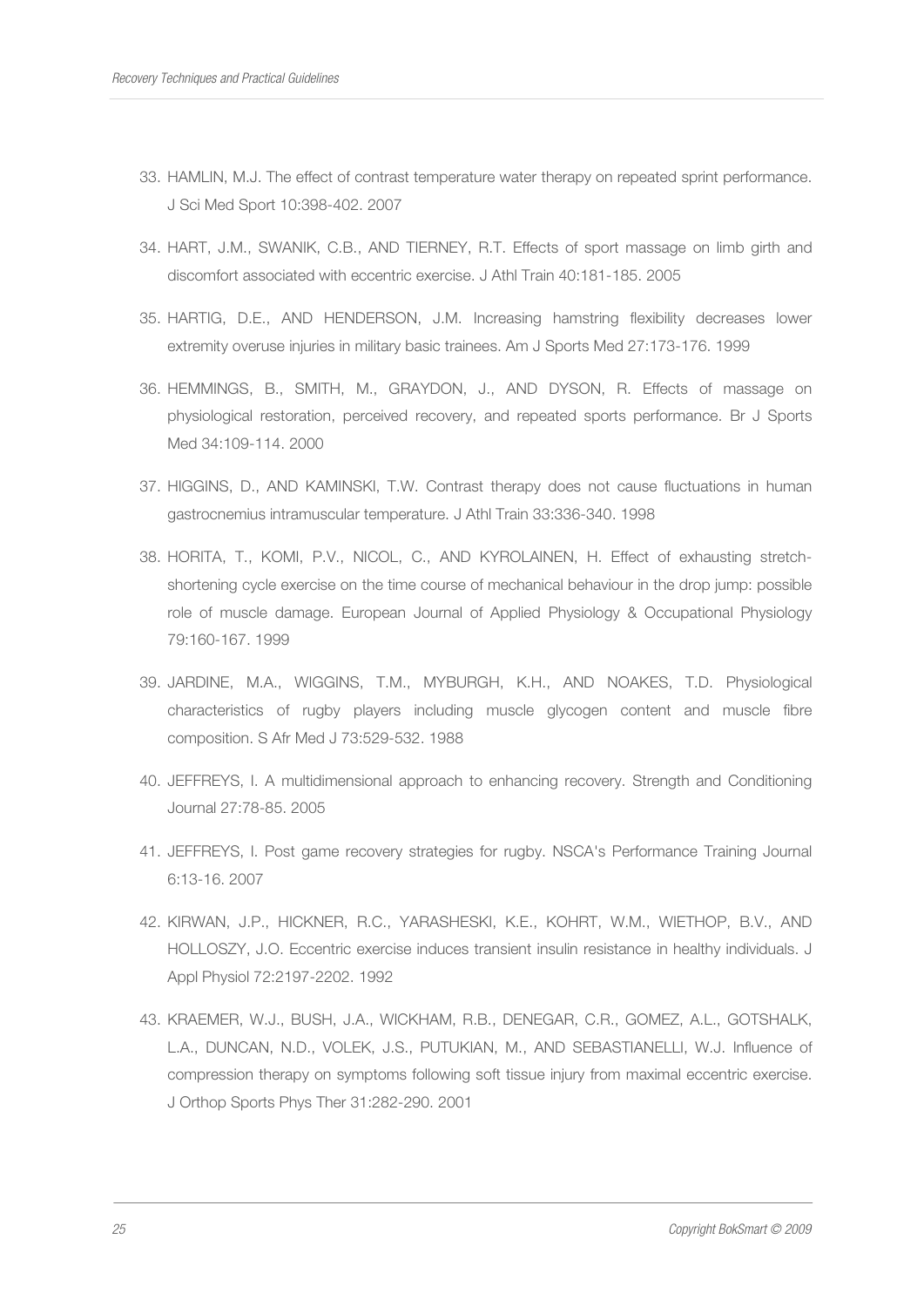- 44. KRAEMER, W.J., FRENCH, D.N., AND SPIERING, B.A. Compression in the treatment of acute muscle injuries in sport. International SportsMed Journal 5:200-208. 2004
- 45. KUIPERS, H., AND KEIZER, H.A. Overtraining in elite athletes. Review and directions for the future. Sports Med 6:79-92. 1988
- 46. LANE, K.N., AND WENGER, H.A. Effect of selected recovery conditions on performance of repeated bouts of intermittent cycling separated by 24 hours. J Strength Cond Res 18:855-860. 2004
- 47. LANIER A.B. Use of nonsteroidal anti-inflammatory drugs following exercise-induced muscle injury. Sports Med 33:177-185. 2003
- 48. LEHMANN, M., FOSTER, C., AND KEUL, J. Overtraining in endurance athletes: a brief review. Med Sci Sports Exerc 25:854-862. 1993
- 49. MARINO, F.E. Methods, advantages, and limitations of body cooling for exercise performance. Br J Sports Med 36:89-94. 2002
- 50. MEDNICK, S.C., NAKAYAMA, K., CANTERO, J.L., ATIENZA, M., LEVIN, A.A., PATHAK, N., AND STICKGOLD, R. The restorative effect of naps on perceptual deterioration. Nat Neurosci 5:677-681. 2002
- 51. MEEUSEN, R., AND LIEVENS, P. The use of cryotherapy in sports injuries. Sports Med 3:398- 414. 1986
- 52. MEIR, R.A., AND HALLIDAY, A.J. Pre- and post-game body mass changes during an international rugby tournament: a practical perspective. J Strength Cond Res 19:713-716. 2005
- 53. MERRICK, M.A., RANKIN, J.M., ANDRES, F.A., AND HINMAN, C.L. A preliminary examination of cryotherapy and secondary injury in skeletal muscle. Med Sci Sports Exerc 31:1516-1521. 1999
- 54. MIKA, A., MIKA, P., FERNHALL, B., AND UNNITHAN, V.B. Comparison of recovery strategies on muscle performance after fatiguing exercise. Am J Phys Med Rehabil 86:474-481. 2007
- 55. MISHRA, D.K., FRIDEN, J., SCHMITZ, M.C., AND LIEBER, R.L. Anti-inflammatory medication after muscle injury. A treatment resulting in short-term improvement but subsequent loss of muscle function. J Bone Joint Surg Am 77:1510-1519. 1995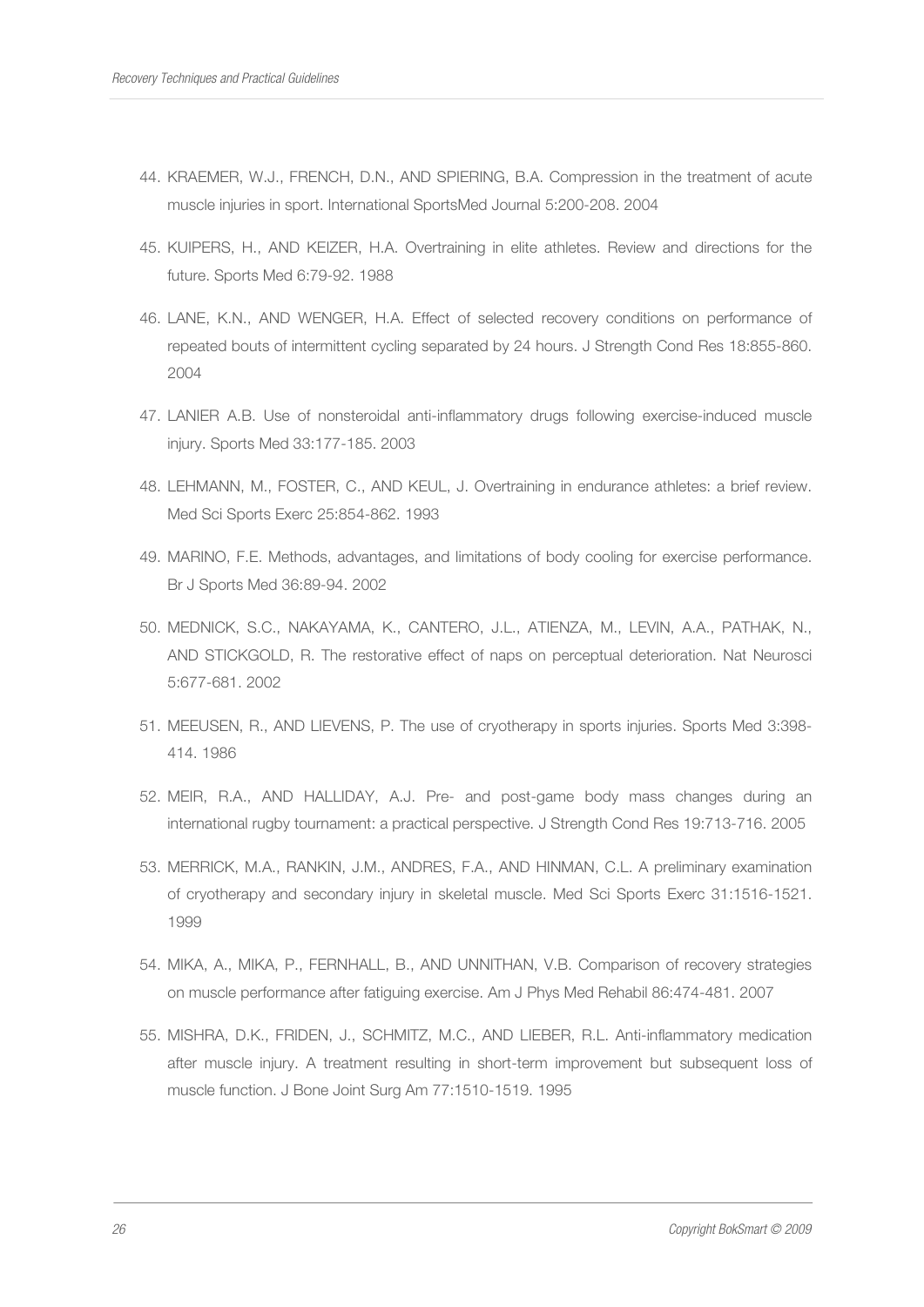- 56. MORTON, R.H. Modeling training and overtraining. J Sports Sci 15:335-340. 1997
- 57. MORTON, R.H. Contrast water immersion hastens plasma lactate decrease after intense anaerobic exercise. J Sci Med Sport 10:467-470. 2007
- 58. MYRER, J.W., MEASOM, G., DURRANT, E., AND FELLINGHAM, G.W. Cold- and hot-pack contrast therapy: subcutaneous and intramuscular temperature change. J Athl Train 32:238- 241. 1997
- 59. MYRER, J.W., MYRER, K.A., MEASOM, G.J., FELLINGHAM, G.W., AND EVERS, S.L. Muscle temperature is affected by overlying adipose when cryotherapy is administered. J Athl Train 36:32-36. 2001
- 60. NOSAKA, K., NEWTON, M., AND SACCO, P. Delayed-onset muscle soreness does not reflect the magnitude of eccentric exercise-induced muscle damage. Scand J Med Sci Sports 12:337- 346. 2002
- 61. O'REILLY, K.P., WARHOL, M.J., FIELDING, R.A., FRONTERA, W.R., MEREDITH, C.N., AND EVANS, W.J. Eccentric exercise-induced muscle damage impairs muscle glycogen repletion. J Appl Physiol 63:252-256. 1987
- 62. OGAI, R., YAMANE, M., MATSUMOTO, T., AND KOSAKA, M. Effects of petrissage massage on fatigue and exercise performance following intensive cycle pedaling. Br J Sports Med 2008
- 63. PADDON-JONES, D.J., AND QUIGLEY, B.M. Effect of cryotherapy on muscle soreness and strength following eccentric exercise. Int J Sports Med 18:588-593. 1997
- 64. REILLY, T., AND EKBLOM, B. The use of recovery methods post-exercise. J Sports Sci 23:619- 627. 2005
- 65. SAMUELS, C. Sleep, recovery, and performance: the new frontier in high-performance athletics. Neurol Clin 26:169-180. 2008
- 66. SAWKA, M.N., BURKE, L.M., EICHNER, E.R., MAUGHAN, R.J., MONTAIN, S.J., AND STACHENFELD, N.S. American College of Sports Medicine position stand. Exercise and fluid replacement. Med Sci Sports Exerc 39:377-390. 2007
- 67. SCOTT, A., KHAN, K.M., ROBERTS, C.R., COOK, J.L., AND DURONIO, V. What do we mean by the term "inflammation"? A contemporary basic science update for sports medicine. Br J Sports Med 38:372-380. 2004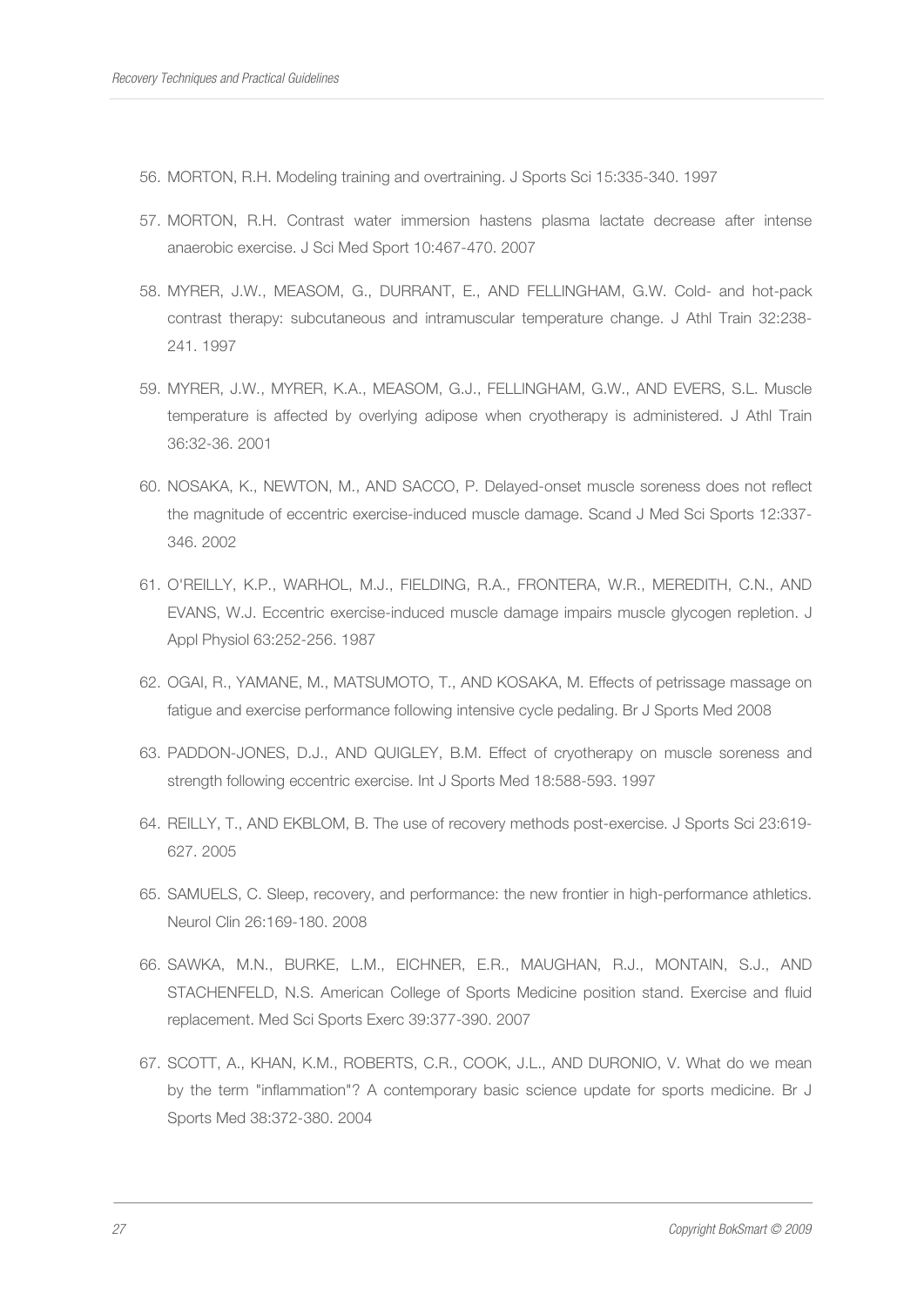- 68. SELLWOOD, K.L., BRUKNER, P., WILLIAMS, D., NICOL, A., AND HINMAN, R. Ice water immersion and delayed onset muscle soreness: a randomised controlled trial. Br J Sports Med 2007
- 69. SMART, D.J., GILL, N.D., BEAVEN, C.M., COOK, C.J., AND BLAZEVICH, A.J. The relationship between changes in interstitial creatine kinase and game-related impacts in rugby union. Br J Sports Med 42:198-201. 2008
- 70. SMITH, D.J. A framework for understanding the training process leading to elite performance. Sports Med 33:1103-1126. 2003
- 71. SMITH, L.L. Acute inflammation: the underlying mechanism in delayed onset muscle soreness?. [Review]. Med Sci Sports Exerc 23:542-551. 1991
- 72. SUZUKI, M., UMEDA, T., NAKAJI, S., SHIMOYAMA, T., MASHIKO, T., AND SUGAWARA, K. Effect of incorporating low intensity exercise into the recovery period after a rugby match. Br J Sports Med 38:436-440. 2004
- 73. TAKARADA, Y. Evaluation of muscle damage after a rugby match with special reference to tackle plays. Br J Sports Med 37:416-419. 2003
- 74. TAYLOR, S.R., ROGERS, G.G., AND DRIVER, H.S. Effects of training volume on sleep, psychological, and selected physiological profiles of elite female swimmers. Med Sci Sports Exerc 29:688-693. 1997
- 75. TESSITORE, A., MEEUSEN, R., CORTIS, C., AND CAPRANICA, L. Effects of different recovery interventions on anaerobic performances following preseason soccer training. J Strength Cond Res 21:745-750. 2007
- 76. THACKER, S.B., GILCHRIST, J., STROUP, D.F., AND KIMSEY, C.D., JR. The impact of stretching on sports injury risk: a systematic review of the literature. Med Sci Sports Exerc 36:371-378. 2004
- 77. THORSSON, O., RANTANEN, J., HURME, T., AND KALIMO, H. Effects of nonsteroidal antiinflammatory medication on satellite cell proliferation during muscle regeneration. Am J Sports Med 26:172-176. 1998
- 78. TIIDUS, P.M., AND SHOEMAKER, J.K. Effleurage massage, muscle blood flow and long-term post-exercise strength recovery. Int J Sports Med 16:478-483. 1995